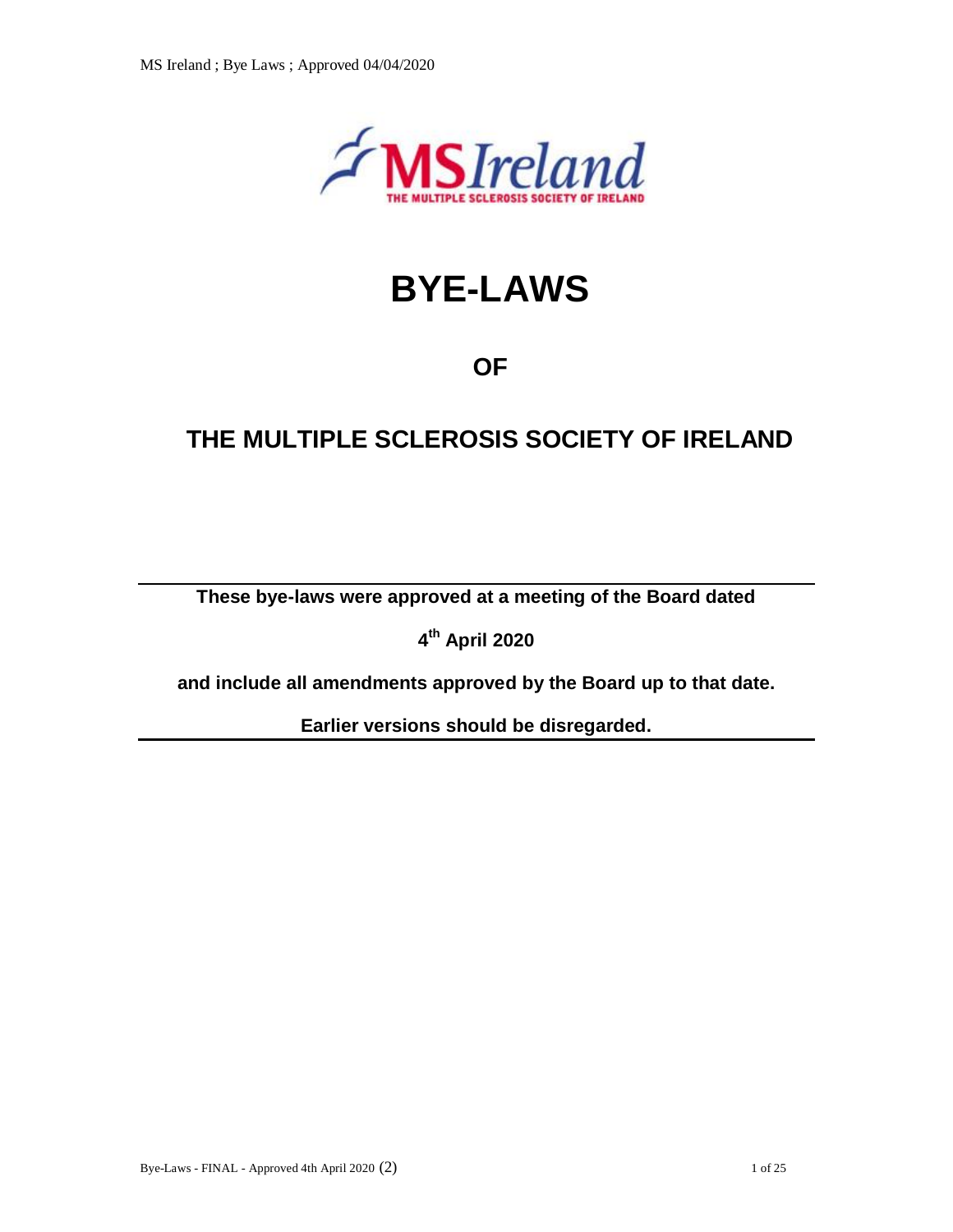## TABLE OF CONTENTS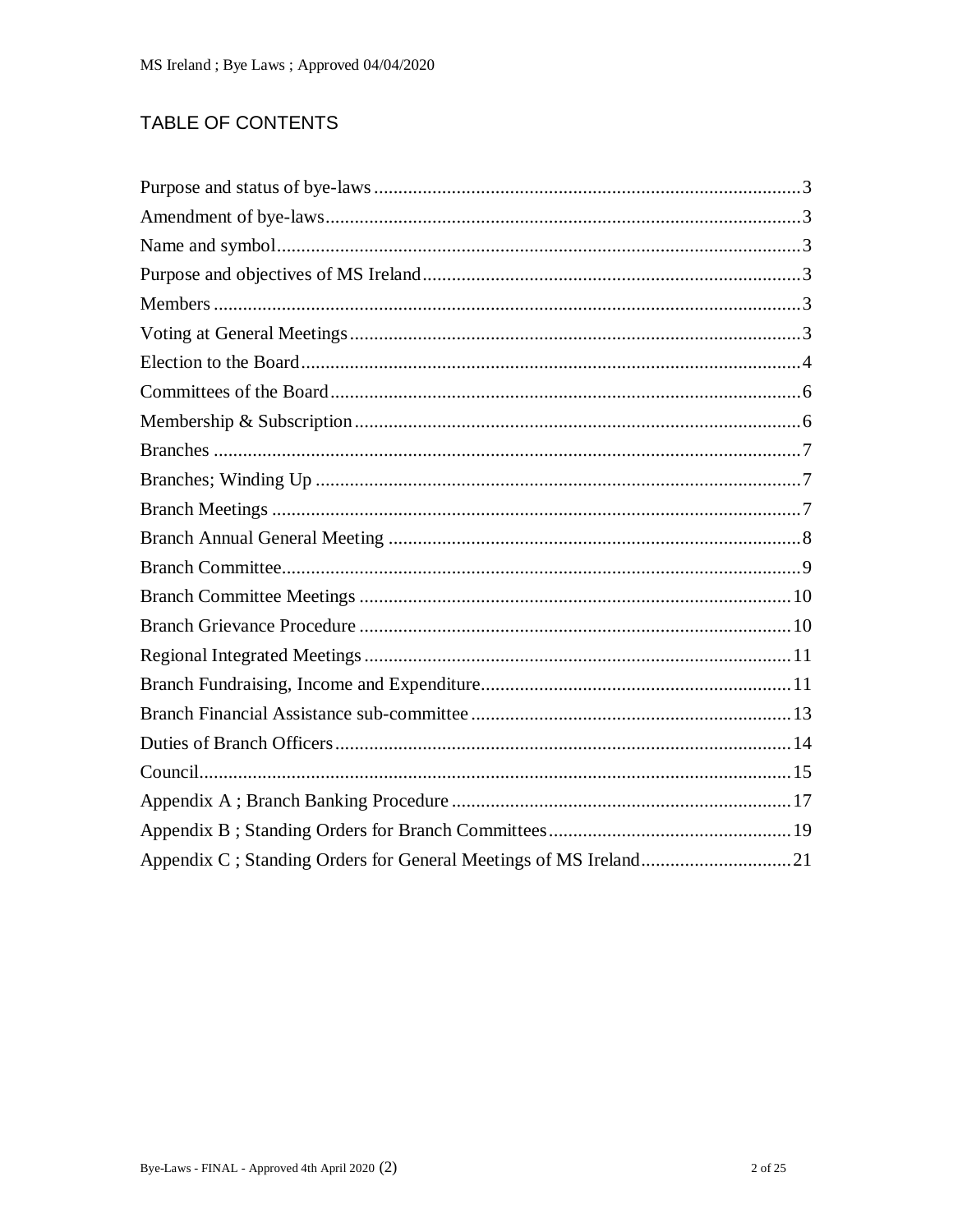## **Purpose and status of bye-laws**

<span id="page-2-0"></span>**1)** These bye-laws drawn up by the Board under Article 45 are the rules of the Multiple Sclerosis Society of Ireland (MS Ireland). They are intended to amplify the Articles of Association in the Constitution and provide guidance to the Board, to the Members and to the employees of MS Ireland. However, if any conflict arises between the bye-laws and the Articles, the Articles will prevail.

In any case of non-compliance with these Bye Laws or other procedures or policies of MS Ireland, statutory, regulatory or other similar requirements, sanctions may be imposed at the discretion of the Board.

## **Amendment of bye-laws**

<span id="page-2-1"></span>**2)** The bye-laws may be amended by a simple majority of those Board members in attendance at a properly constituted meeting of the Board.

#### **Name and symbol**

<span id="page-2-2"></span>**3)** Copyright is asserted over the name and symbol of MS Ireland and these may only be used with the permission of the Board and in a manner prescribed by them.

## **Purpose and objectives of MS Ireland**

<span id="page-2-4"></span><span id="page-2-3"></span>**4)** The purpose and objectives of MS Ireland are as set out in the Constitution.

#### **Members**

**5)** Membership of MS Ireland is managed in accordance with Clauses 6 to 14 inclusive of the Articles of Association in the Constitution.

## **Voting at General Meetings**

- <span id="page-2-5"></span>**6)** All members shall provide an address or email address for service of all notices required to be served by the Constitution and or the service of statutory documents. In the event that a member does not provide an address for service, that member will be deemed to have agreed to accept service of all notices and documents by the posting of such notices and documents on a website for the time being maintained by MS Ireland.
- **7)** In the event that notices and/or documents are returned from a Member's last notified address for service on more than two consecutive occasions,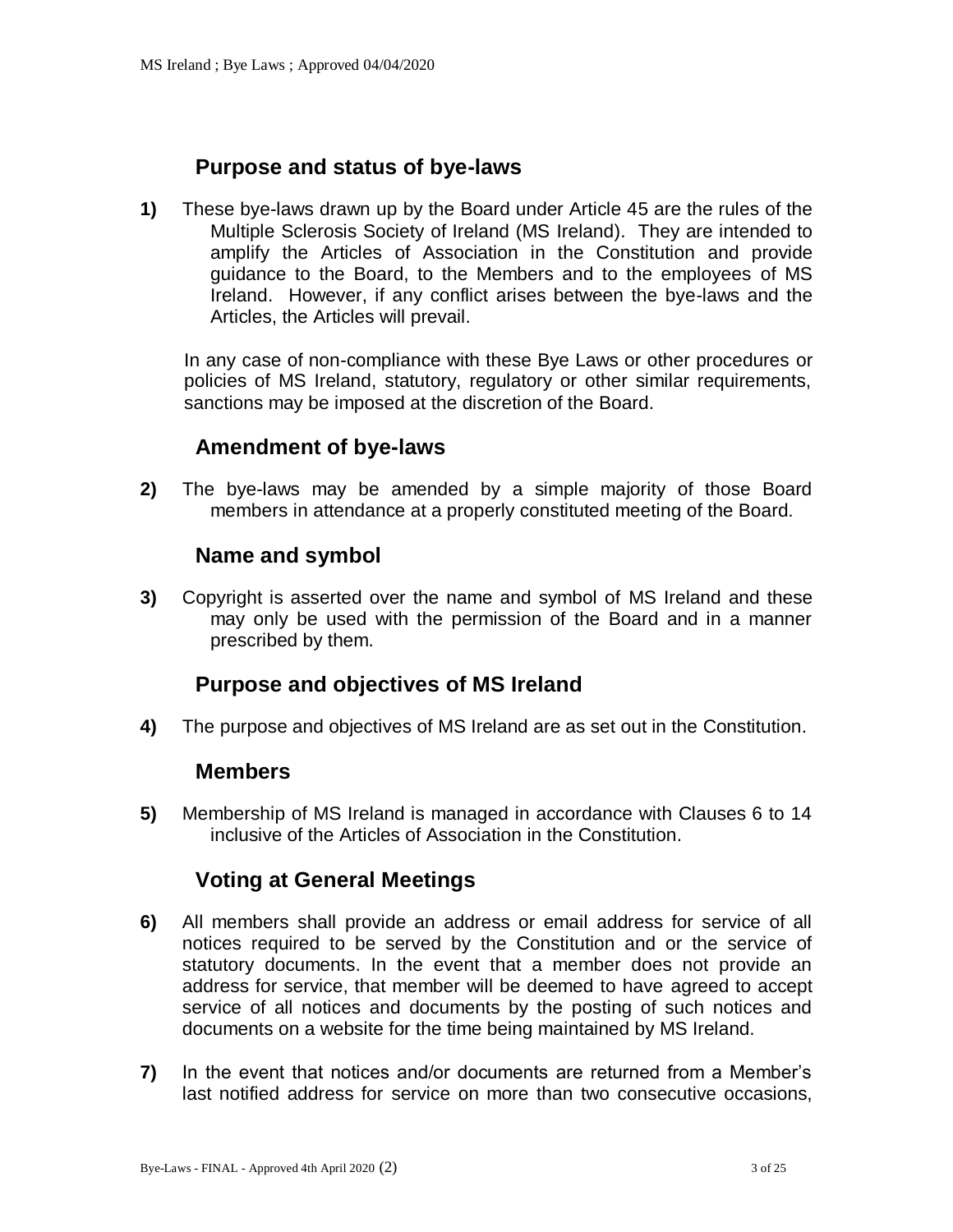that Member will be deemed to have agreed to accept service of all notices and documents by the posting of such notices and documents on a website for the time being maintained by MS Ireland.

- **8)** All Members are entitled to vote at General Meetings of MS Ireland and votes may be registered in person or by proxy.
- **9)** Voting on all motions at a General Meeting will take place in accordance with MS Ireland's Standing Orders for General Meetings (see Appendix C).
- **10)** Only Members may propose and/or second motions and nominations to the Board, for decision at a General Meeting in accordance with Bye-Laws 11 to 16 inclusive.

#### **Members**

- **11)** The process will be as follows;
	- a) A call for motions for consideration at a General Meeting will be issued at least seven weeks before the General Meeting.
	- b) The closing date for receipt of motions shall be five weeks before the General Meeting.
	- c) The distribution of notice containing motions for a General Meeting will take place in accordance with the Constitution.
	- d) The Governance Committee will decide whether or not Motions received will be put forward for consideration at a General Meeting. Motions will be rejected if they propose an action that is contrary to the law or that would render MS Ireland non-compliant with regulations to which it is subject at the time being.

## <span id="page-3-0"></span>**Election to the Board**

- **12)** Nominations of candidates for election to the Board (other than for Board members elected by Council) must be submitted to the Nominations Committee before the end of May before the Annual General Meeting. The closing date for notice to be served by persons being nominated under Article 56 is not later than 9 months after the date of the last general meeting.
- **13)** Nominations must be proposed and seconded by Members.
- **14)** All candidates for election to the Board must provide a declaration that they satisfy the following criteria :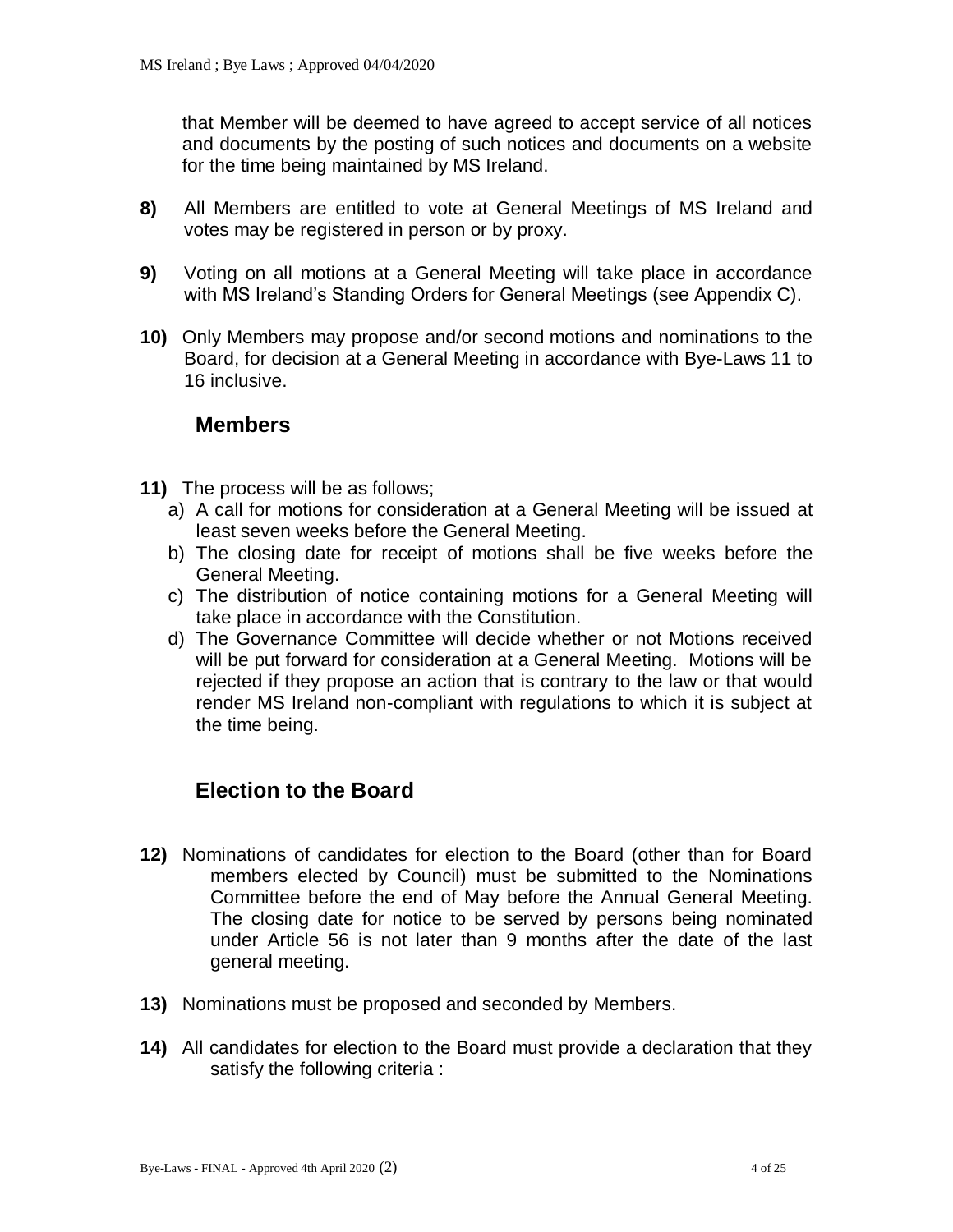- They are a member of MS Ireland (or will become a member in advance of the date of notice of the Annual General Meeting).
- They have not ever been disqualified from being a company director, nor prohibited from being a company director, nor are currently restricted from holding a company directorship by reason of any order made under Part 14 of the Companies Act 2014 or otherwise
- They are not subject to any order under Section 55(1) of the Charities Act
- They have no mental disorder that would render them incapable of acting as a director (grounds for removal from the Board under Articles Cl 49(10) of the Constitution)

Persons elected to the Board by Council may not act as a Director until this declaration has been provided to the Company Secretary. Failure to provide the declaration shall nullify their election.

All other candidates for election to the Board must include the declaration with the submission of their name to the Nominations Committee, failure to do so will disqualify a person from being a candidate.

- **15)** In accordance with its terms of reference, the Nominations Committee recommends candidates to the Board for its approval. All candidates who have been referred to the Nominating Committee will be informed of the Board's decision. On the Candidate's request, a reason will be provided by the Committee for not recommending the Candidate to the Board.
- **16)** The name of any candidate nominated under Article 56 of the Constitution and who satisfies the eligibility criteria above, will be put before the Members at the Annual General Meeting. The Notice required to be served by Article 56 shall be left at the office not later than 9 months after the date of the last general meeting.
- **17)** The distribution of notice for a General Meeting will take place in accordance with the Constitution.
- **18)** It is a requirement of all Board members that they have completed Garda vetting and that they facilitate notification of their election by MS Ireland to the Companies Registration Office in accordance with Section 149(8) of the Companies Act 2014. An elected Board member failing to comply with this requirement will not be permitted to vote at any Board meeting.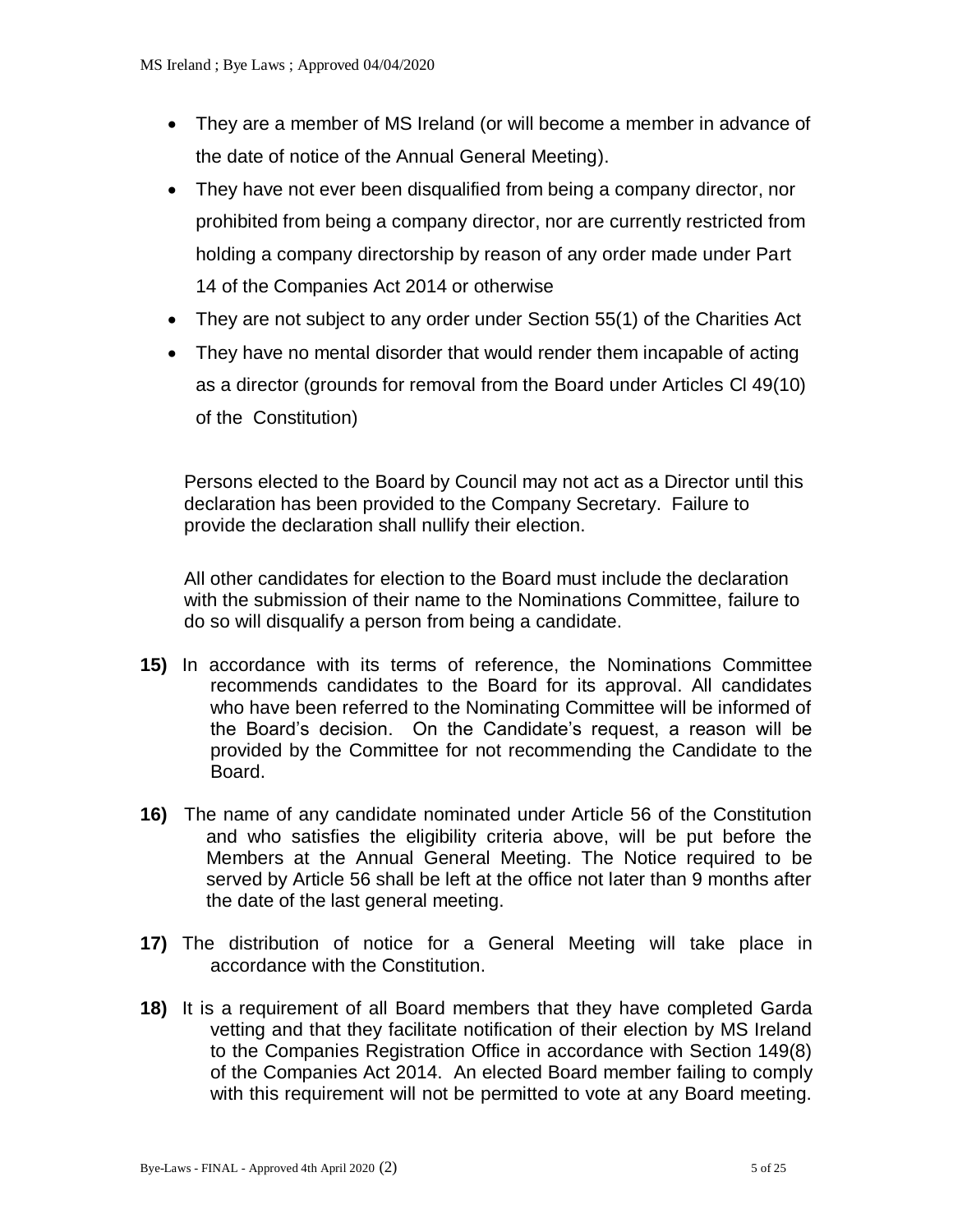Persistent failure to comply may result in the Board member's expulsion from the Board.

## **Committees of the Board**

- <span id="page-5-0"></span>**19)** The Board may establish committees, in accordance with Articles 66 to 69 of the Constitution of MS Ireland.
- **20)** The Board shall annually review and approve the terms of reference of each committee, which will include a description of the purpose(s) for which the committee was established, its membership, the function(s) it carries out on behalf of the Board and how it conducts its business. The Board may amend such committee terms of reference at any time.
- **21)** The Board shall annually appoint or re-appoint the members of each committee.
- **22)** A person who is not a member of the Board or a Member of MS Ireland may be a member of a committee. Staff of MS Ireland may be requested to attend committees, but will not be a member of any committee.
- **23)** Subject to clause 19 above, the normal term of membership of a committee shall be three years, and no person may serve on a committee for more than three such terms, unless authorised by the Board. The following exceptions apply :
	- Time spent concurrently as a Board member and a member of a committee will not be included in calculating the total time of service on a committee.
	- Former Chairpersons of MS Ireland may serve an indefinite period on the Nominations Committee, subject to their annual approval to do so by the Board.

## **Membership & Subscription**

- <span id="page-5-1"></span>**24)** The current membership categories are:
	- a) Life membership
	- b) Honorary Life membership (awarded in accordance with Articles Cl 7(3))
- **25)** The membership subscription for the time being in force is: Life membership €50.00 (once-off payment).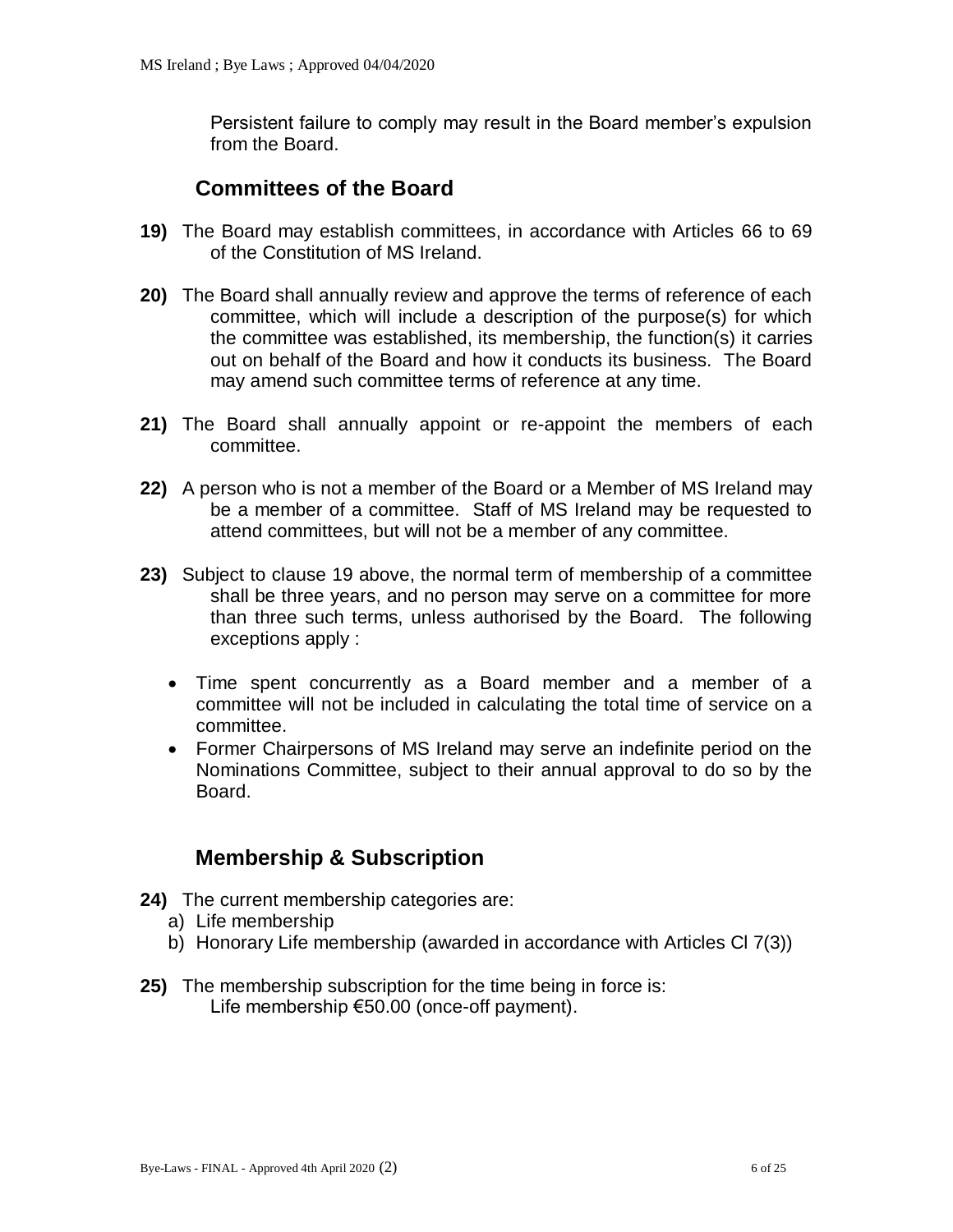## **Branches**

- <span id="page-6-0"></span>**26)** The creation and operation of a Branch in a designated area must be authorised by the Board.
- **27)** The purpose of a Branch is to assist in carrying out the objects of MS Ireland, as stated in the Constitution, in its area.

## <span id="page-6-1"></span>**Branches; Winding Up**

- **28)** The Board reserves the right to wind up any Branch, provided 21 days notice of such intention is given in writing to the officers of the Branch, which notice shall include the reason(s) for the decision of the Board. On a winding up of a Branch, all property, books, records, computer discs, data bases, monies and other assets shall be handed over to MS Ireland, whereupon the function of the Branch shall be deemed extinguished and terminated by the Board. Any such funds and assets will be used in the region.
- **29)** A Branch shall only be wound up following a decision of the Board and in exceptional circumstances including :
	- A request from the majority of the members of a Branch committee, endorsed by the local MS Ireland community worker,
	- A suspicion of fraud in relation to the Branch funds, or other suspected criminal activity.

## **Branch Meetings**

- <span id="page-6-2"></span>**30)** Each Branch shall hold a Branch Annual General Meeting and should endeavour to hold at least one other open Branch meeting every year.
- **31)** All meetings shall be held in accessible locations.
- **32)** Every effort shall be made to ensure all people with multiple sclerosis are enabled to attend Branch meetings.
- **33)** The content of Branch meetings should reflect the needs, concerns and wishes of people with multiple sclerosis, their families and carers.
- **34)** The Branch Secretary shall give all Branch members and the regional community worker at least 14 days clear notice of every Branch meeting, stating the purpose(s) for which the meeting is being held.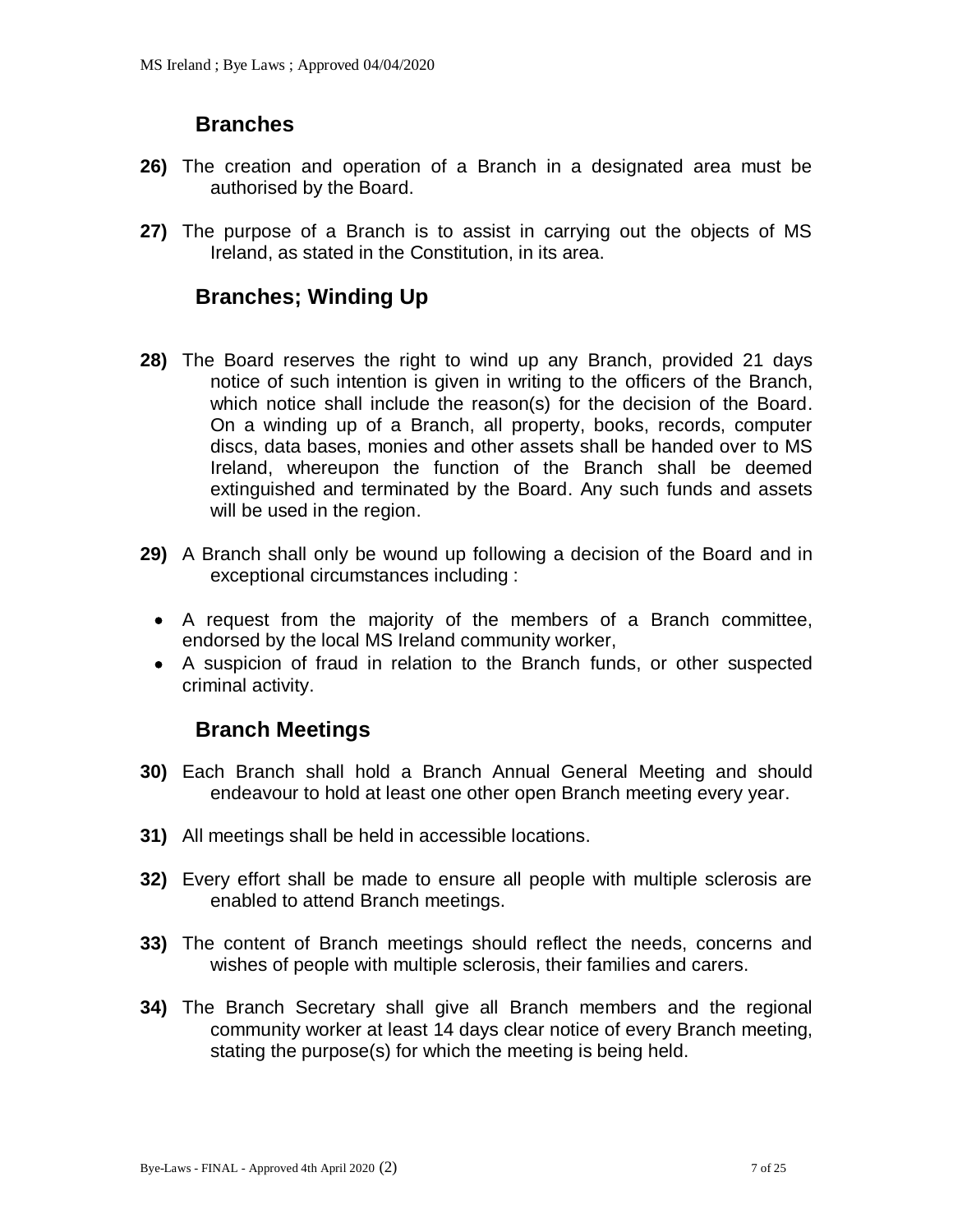## <span id="page-7-0"></span>**Branch Annual General Meeting**

- **35)** The Branch Annual General Meeting shall be held prior to the 31st of March each year and shall transact the following business:
	- a) Receive the annual report of the Branch Treasurer and audited accounts for the preceding year.
	- b) Receive the report of the outgoing branch committee.
	- c) Elect Members to any Branch committee vacancies.
- **36)** Every year, a Branch shall have audited accounts prepared, presented to the Branch Annual General Meeting, signed by the Branch Treasurer and Branch Chairperson, and forwarded to MS Ireland's National Office on or before the last Friday of March of that year.
- **37)** Permission must be obtained from the MS Ireland Chief Executive (CE) to hold the Branch Annual General Meeting outside the designated period.
- **38)** At least 14 days' notice of a Branch Annual General Meeting must be given to Members affiliated to the Branch and to the Company Secretary.
- **39)** A Director of MS Ireland, or an MS Ireland regional community worker, or other member of staff of MS Ireland will endeavour to attend each Branch Annual General Meeting.
- **40)** The election process for filling any Branch committee vacancies shall be overseen by a Director, regional community worker or other member of staff of MS Ireland, if in attendance, or by a Branch Chairperson continuing in office, or by a Member chosen by a majority at the meeting.
- **41)** The quorum for a valid Branch Annual General Meeting is a minimum of 9 Members present and voting.
- **42)** Within seven days of the Branch Annual General Meeting, the Branch Secretary shall forward to the Company Secretary:
	- a) The names, addresses, telephone numbers and e-mail addresses (where available) of the Branch Officers and any other committee members, including their function, if any.
	- b) The name, address, telephone number and e-mail address (if available) of the Branch delegate to the Council.
	- c) The name and address of the Branch auditors.
- **43)** All business transacted at a Branch Annual General Meeting shall be recorded as minutes by the Branch Secretary and these minutes shall be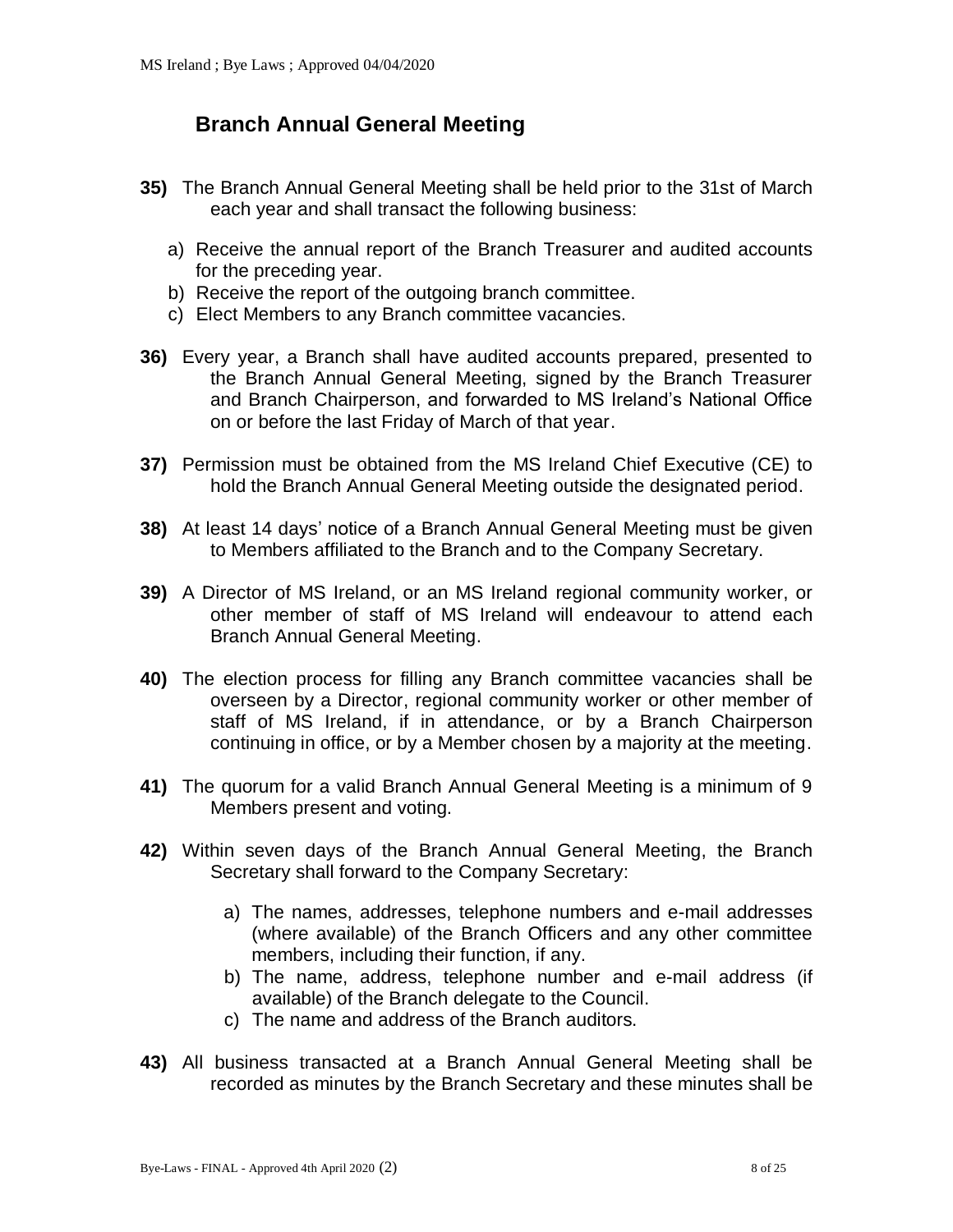read, or taken as read if circulated in advance, approved and signed at the next meeting.

## <span id="page-8-0"></span>**Branch Committee**

- **44)** The Branch committee should consist of the following members:
	- a) Branch Chairperson
	- b) Branch Deputy Chairperson
	- c) Branch Secretary
	- d) Branch Treasurer
	- e) A minimum of three other members, which may include a Branch Deputy Treasurer and/or Branch Deputy Secretary.
- **45)** Those listed at a) to d) above shall be the Branch Officers and shall hold office for a maximum period of three consecutive years and shall not be eligible for re-election to that particular post for one year after the term of office, which they hold, expires.
- **46)** In the event of a Branch being unable to elect a Branch Chairperson, the regional community worker or appointee of the Board may act as chair in a holding position so that the normal functions of the Branch may be carried out. The maximum period in this instance is up to the next Branch Annual General Meeting.
- **47)** In circumstances where there are an insufficient number of candidates willing to hold office on the Branch committee to fill the Branch Officer positions set out in Bye-Law 42 for the purposes of the election of a Branch committee during the Branch Annual General Meeting, the Branch may consider a person who is unable to comply with the restrictions set out in Bye-Law 43 for any such position but only where there is no other candidate for the role. The maximum period in this instance is up to the next Branch Annual General Meeting.
- **48)** A Branch may appoint its committee members to additional positions, e.g. PRO's, at their discretion.
- **49)** Each Branch shall nominate a member of its committee to be its delegate to the Council. Where possible, the nominee should be the Branch Chairperson.
- **50)** A Branch committee may co-opt a Member to the committee, subject to the ratification of any such co-option at the following Branch Annual General Meeting.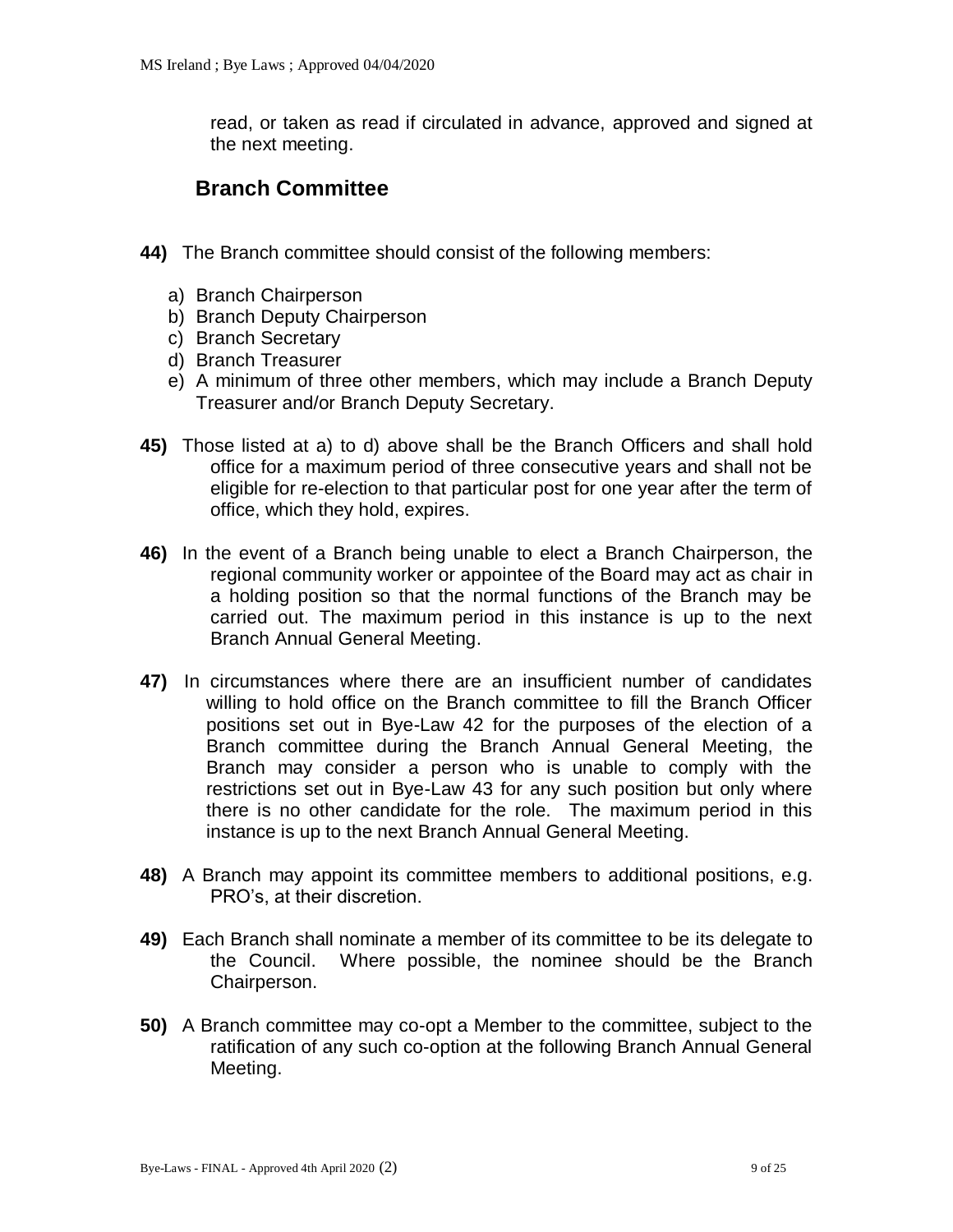- **51)** A position on a Branch committee will be vacated if a Branch committee member :
	- a) Resigns their position by notice in writing to the Branch Secretary, or
	- b) Is convicted of any indictable offence, or
	- c) Is removed from the position by a resolution signed by not less than two thirds of the members of the Branch committee, or
	- d) Has their membership of MS Ireland removed under Article 10 of the MS Ireland Constitution, or
	- e) Fails to attend three consecutive Branch committee meetings without providing advance notification of absence to the Branch Secretary, and the Branch committee resolves by a two thirds majority that he/she be removed for this reason.
- **52)** On vacating office, an outgoing Branch committee member will immediately pass on all records in their possession to their successor or to their Regional Office.

## **Branch Committee Meetings**

- <span id="page-9-0"></span>**53)** Each Branch committee shall meet at least four times a year.
- **54)** Every meeting requires a quorum for a valid meeting. The quorum for a valid Branch committee meeting shall be one half plus one of the members of the Branch committee.
- **55)** All business transacted at any meeting of the Branch committee, or of any sub-committee of the Branch committee, shall be recorded as minutes by the Branch Secretary and the said minutes shall be read, or taken as read if circulated in advance, approved and signed at the next meeting of the Branch committee.

## <span id="page-9-1"></span>**Branch Grievance Procedure**

- **56)** If a grievance or concern, that cannot be resolved locally, occurs in a Branch, the following procedure should be followed:
	- a) A letter should be written to the Chief Executive giving as much detail as possible in relation to the matter.
	- b) This may be followed by a telephone conversation if it is felt to be helpful or desirable.
	- c) The Chief Executive will acknowledge receipt of a letter within five working days of receipt.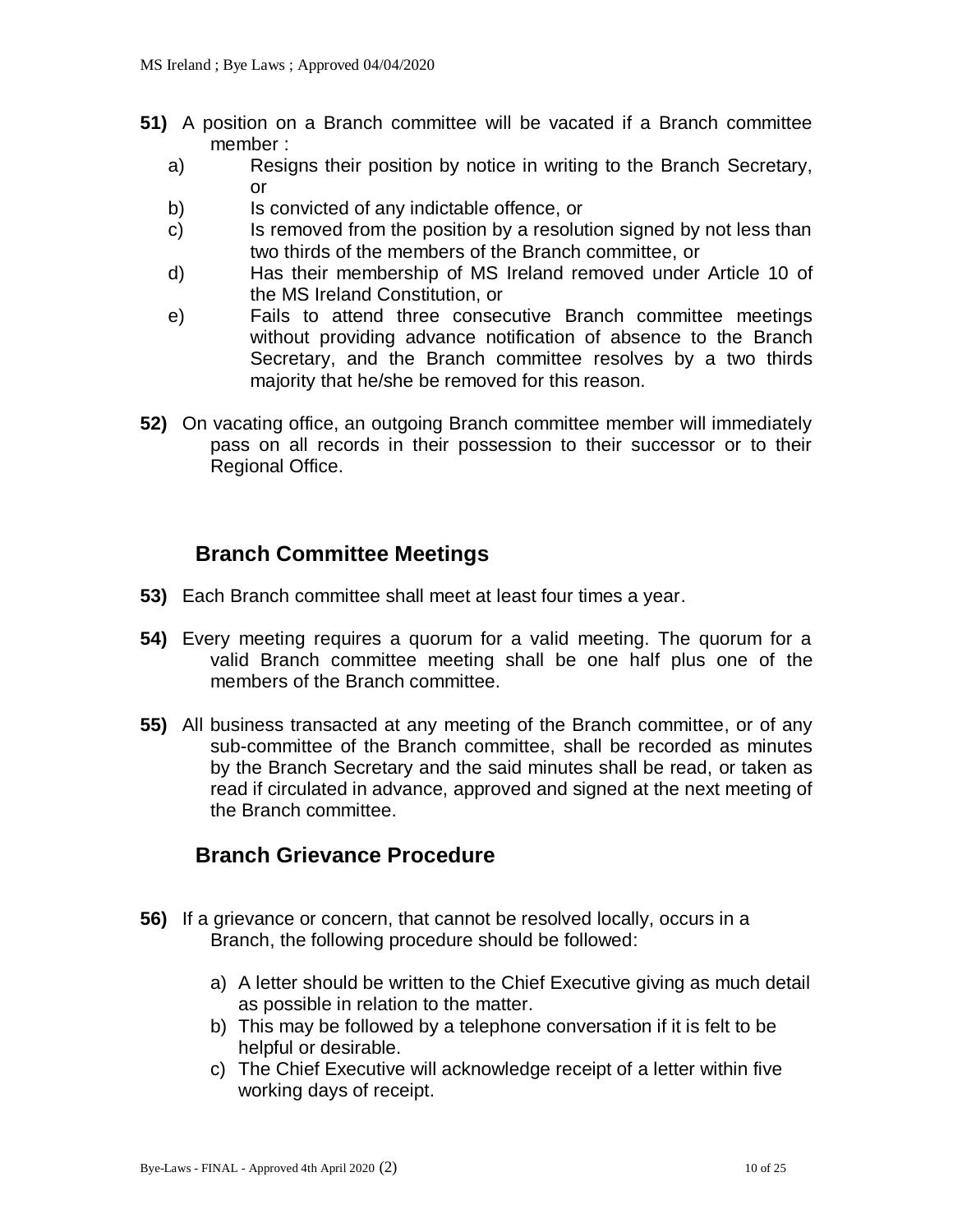- d) The Chief Executive or a designated staff person will respond to the matter within two weeks.
- e) Should the matter not be resolved to the satisfaction of the person(s) bringing it to the attention of the Chief Executive, the matter may be referred to the Board by the same person(s), and the Board will have the final say.

## **Regional Integrated Meetings**

- <span id="page-10-0"></span>**57)** At least two Regional Integrated Meetings (RIMs) per year should be organised for each region. Venues, dates, times and agendas for each RIM will be arranged by regional community workers, in consultation with the Branches and with the National Office.
- **58)** All RIMs may be attended by any Member of MS Ireland. In particular, each Branch in a region should be represented at the RIMs for their region by at least one of the committee members of the Branch. If this is not possible, a Branch should send a delegate to the RIM in place of a committee member.
- **59)** At least one senior member of the National Office staff will endeavour to attend each RIM. RIMs may also be attended by one or more Board members, should they be available.

## <span id="page-10-1"></span>**Branch Fundraising, Income and Expenditure**

- **60)** The Branch committee will liaise with the Chief Executive or other designated staff and with the committees of other Branches when appropriate with regard to fundraising activities.
- **61)** Applications to local offices of statutory agencies and grant-making trusts should not be made by a Branch, without first notifying the Branch's Regional Office.
- **62)** Corporate fundraising appeals must be notified to the Branch's Regional Office in advance.
- **63)** Any legacies or monies bequeathed to a Branch must be processed through the National Office. Any such legacies or monies will be administered in accordance with the donor's wishes and instructions.
- **64)** If a Branch is in receipt of restricted funds, supporting documentation from the funder must be forwarded to the Branch's auditors and to MS Ireland's National Office.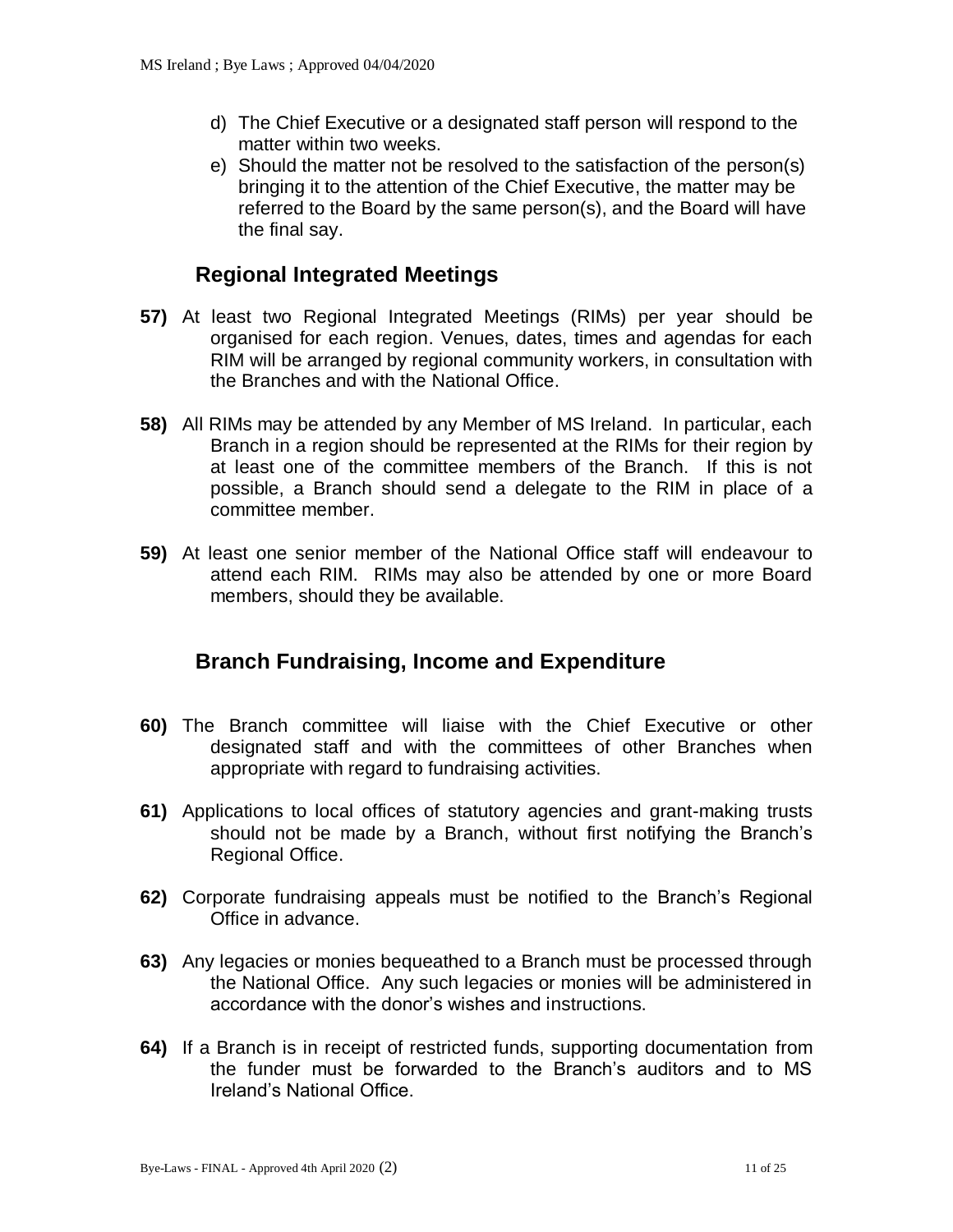- **65)** All monies received, as a result of local fundraising activities, organised or arranged by or for the local Branch for the purposes of MS Ireland's work shall be lodged to the Branch's bank account.
- **66)** Branch fundraising projects outside the designated area of the Branch require the prior approval of the Board.
- **67)** A branch may collect and receive membership subscriptions for MS Ireland. Such subscriptions, together with names and addresses must be recorded and forwarded to national office at the end of each month.
- **68)** A Branch shall operate accounts in accordance with the provisions of MS Ireland's Branch Banking Procedures (see Appendix A hereto).
- **69)** All donations to a Branch shall be recorded in the Branch's accounts and the donors provided with a receipt bearing the MS Ireland and Branch name. (A standard receipt book is available from National Office).
- **70)** All items of expenditure shall be recorded in the Branch's accounts payments should be made by cheque. Payments should never be made directly from the cash proceeds of fundraising events or from donations, unless a written remittance advice note signed by two unrelated Branch committee members is given to the Branch Treasurer.
- **71)** When cash is taken in, two or more unrelated people should assist in its counting and ensure that it is safely stored until banked at the first opportunity. The safety of Branch members should be a priority.
- **72)** All donations in excess of €10,000.00 should immediately be notified to the Chief Executive.
- **73)** A Branch committee may not pledge the credit of MS Ireland by way of mortgage, bill of sale, promissory note or otherwise.
- **74)** A Branch proposing to commit to expenditure of greater than €10,000.00 or 20% of its annual income, whichever is the lesser, must obtain the prior written permission of the Chief Executive.
- **75)** Monies can only be used in strict accordance with Clause 4(20) and Clause 5 of the Memorandum of Association of the Constitution of MS Ireland.
- **76)** All advertising materials, notices, letter headings and similar matter shall bear the words "The Multiple Sclerosis Society of Ireland" in addition to the name of the branch and recognised MS Ireland logo.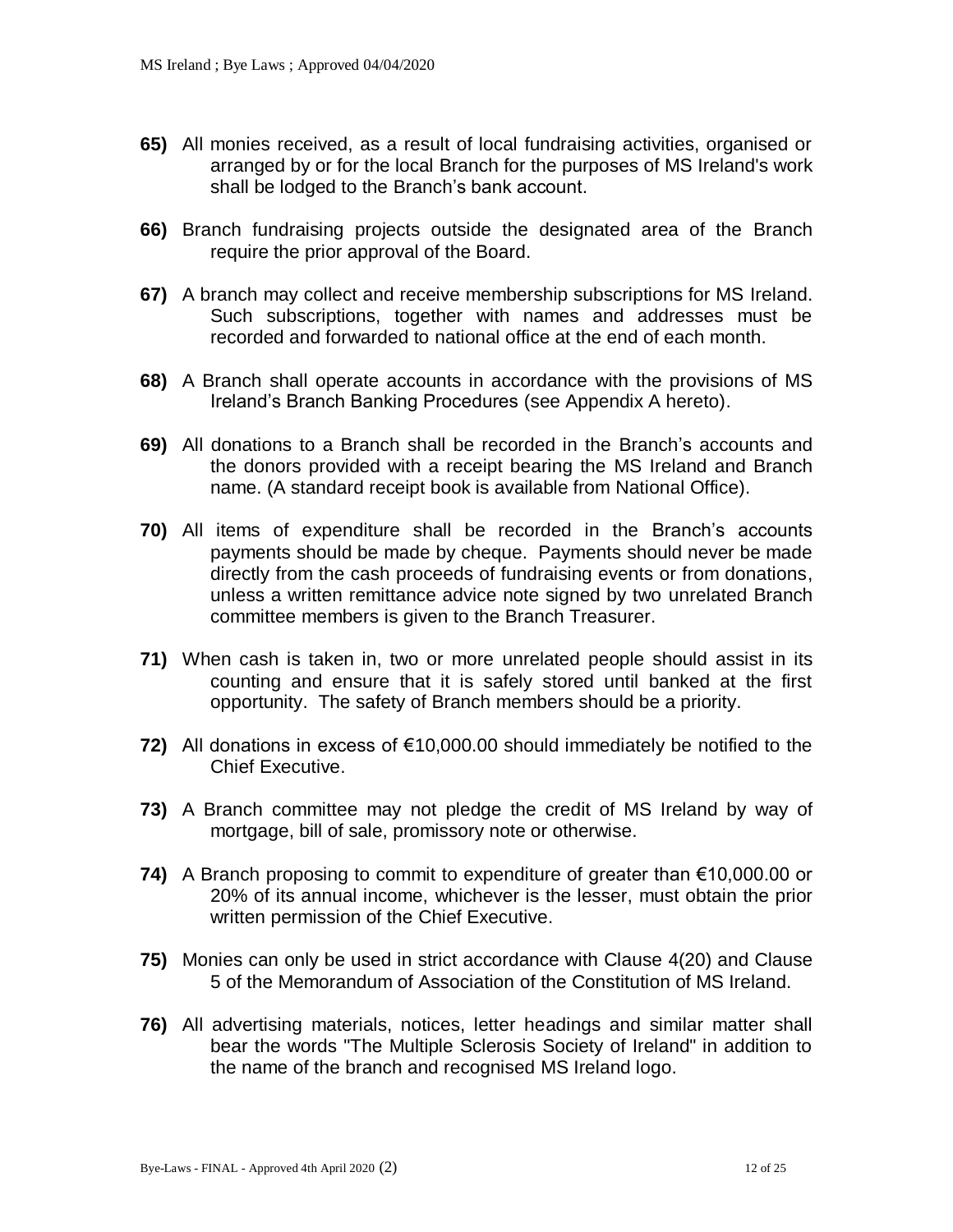## **Branch Financial Assistance sub-committee**

- <span id="page-12-0"></span>**77)** Every Branch shall each year appoint a Financial Assistance subcommittee.
- **78)** The Financial Assistance sub-committee will comprise not less than three and not more than five people, one of whom must be the current Branch Treasurer. At least one member shall not be a Branch Officer and no two members of the one family may sit on the Financial Assistance subcommittee at the same time.
- **79)** Financial Assistance sub-committee members may serve up to three consecutive years, and for more than three years only with the express permission of the Board.
- **80)** The regional community worker may attend meetings of the Branch Financial Assistance sub-committee where deemed necessary by the regional community worker or the Financial Assistance sub-committee.
- **81)** Confidentiality shall be maintained and breaches of confidentiality will not be tolerated by MS Ireland.
- **82)** The Financial Assistance sub-committee shall be responsible for making decisions about the distribution of direct grants to People with Multiple Sclerosis, their family and carer(s), in accordance with MS Ireland's Financial Assistance Procedures.
- **83)** The Financial Assistance sub-committee shall receive information from Branch members visiting PwMS, MS Ireland staff and from direct application from PwMS in the area.
- **84)** The Financial Assistance sub-committee shall operate in accordance with MS Ireland's Financial Assistance Procedures, which shall include the return to the MS Ireland national office of an annual statement of compliance with the Procedures. Training for Financial Assistance subcommittees shall be offered by MS Ireland as required.
- **85)** The Financial Assistance sub-committee shall keep only minimal records of applications and action taken. No detailed files or medical records may be kept. No information shall be made available or referrals made to outside professionals, without the expressed permission of the recipient of financial assistance.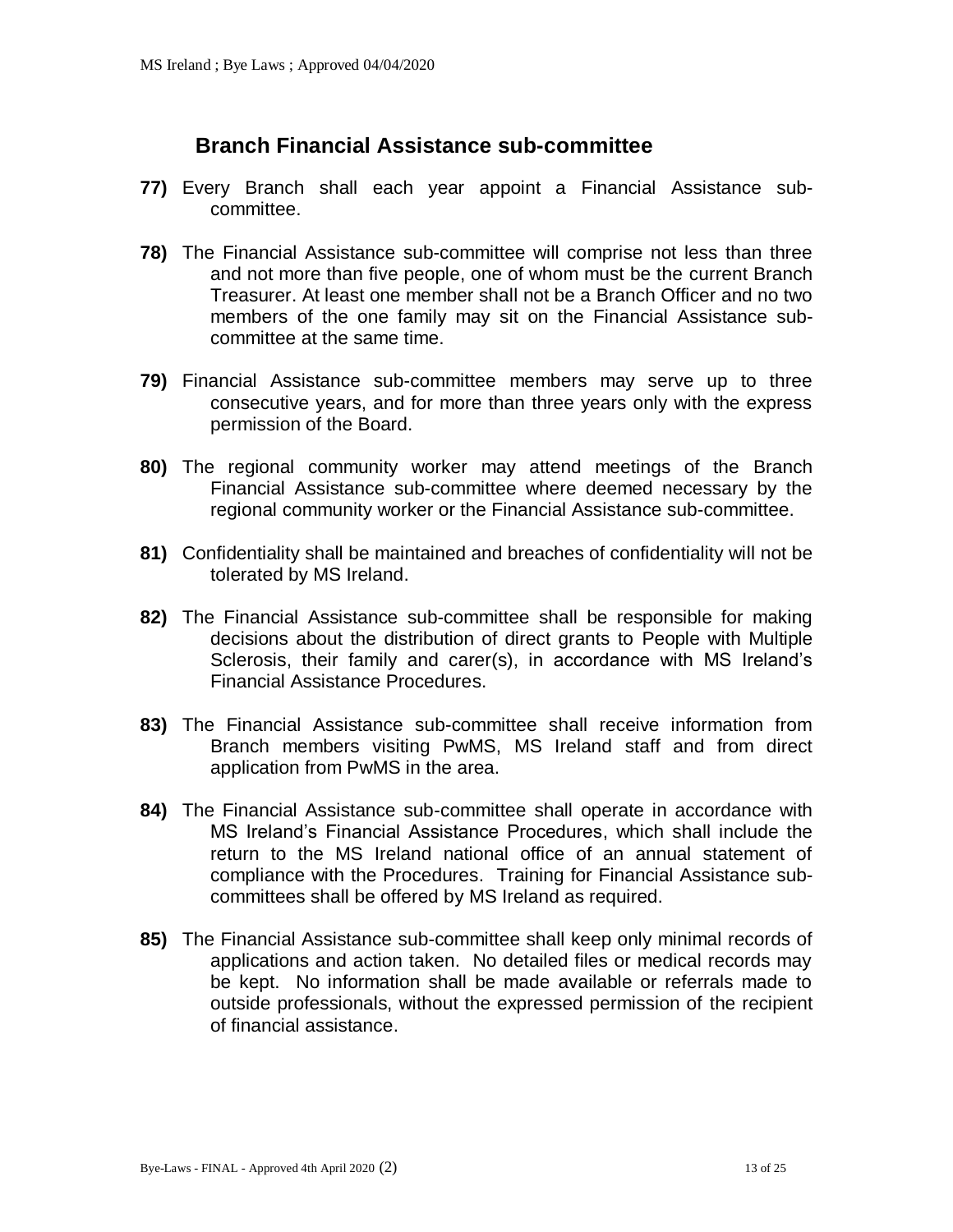**86)** All Financial Assistance documentation, other than that which a Branch needs to retain for the purposes of having its accounts audited, should be stored in the Regional Office.

## **Duties of Branch Officers**

#### <span id="page-13-0"></span>**Branch Chairperson:**

- **87)** He/she shall preside at all Branch and Branch committee meetings and shall be responsible for overseeing the work of the Branch, including the duties of other Branch officers.
- **88)** He/she shall conduct all meetings in accordance with these Bye-Laws and any relevant MS Ireland policies and procedures, and shall sign all approved minutes of meetings.
- **89)** He/she shall be entitled to vote as a member of the Branch and shall have a casting vote in the event of a tie.

#### **Branch Deputy Chairperson:**

- **90)** In the absence of the Branch Chairperson, the Deputy Branch Chairperson will preside over any meeting, otherwise the members present may elect one of their number as chairperson of that meeting.
- **91)** He/she shall carry out any other duties as decided by the Branch committee.

#### **Branch Secretary:**

- **92)** He/she shall co-operate with the Branch Chairperson to ensure the general efficient functioning of the Branch.
- **93)** He/she shall maintain the minutes of all Branch and Branch committee meetings and conduct the correspondence of the Branch and he/she shall circulate the minutes of the previous meeting electronically or otherwise and the upcoming agenda at least 7 days before the next meeting to all Branch committee members.
- **94)** He/she shall ensure that all decisions of the Branch or Branch committees are implemented accordingly.
- **95)** He/she shall forward to the Chief Executive in January of every year, the dates, times and locations of Branch committee meetings for that year.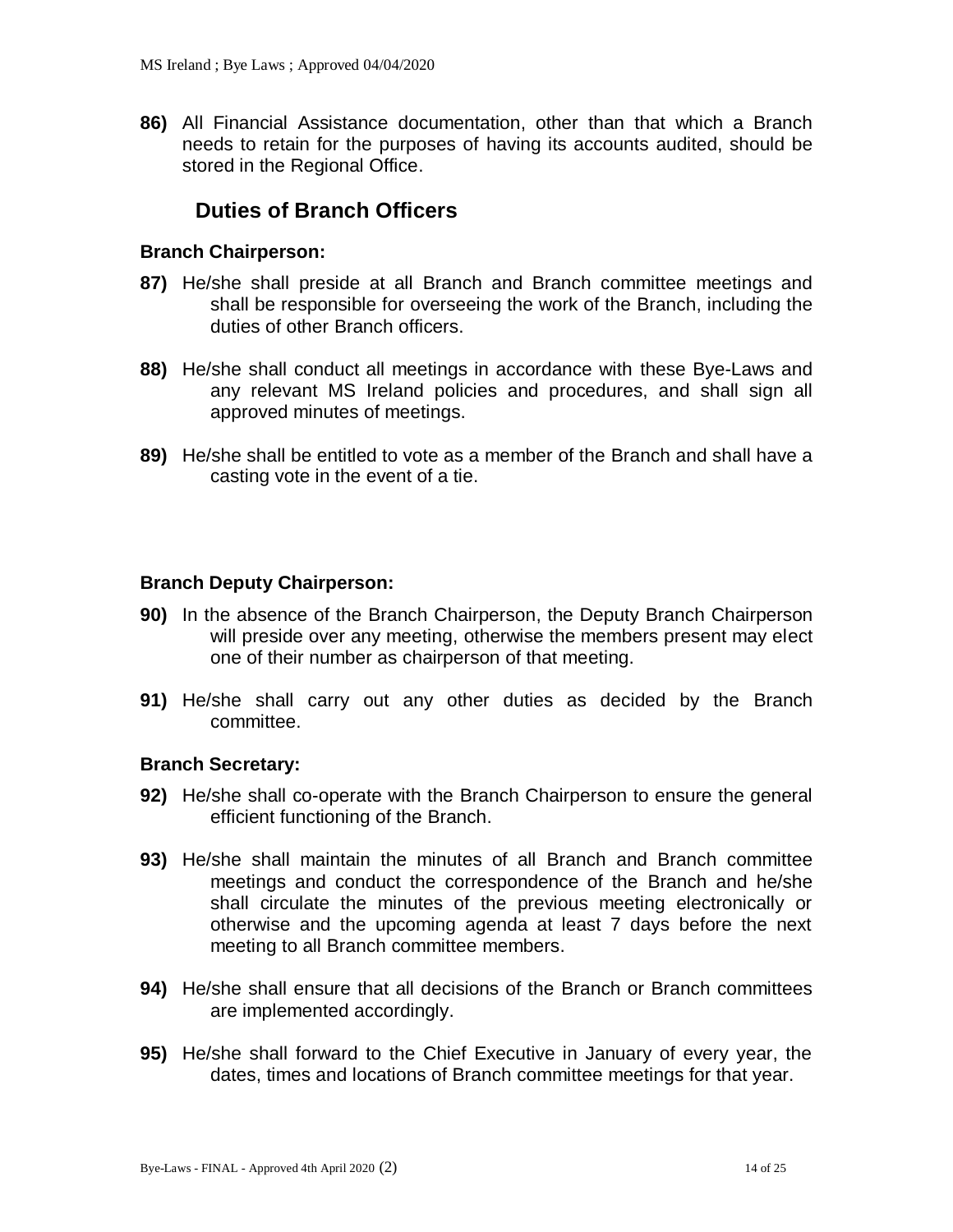**96)** He/she must ensure that all persons going forward for election to the committee of the Branch are members of MS Ireland.

#### **Branch Treasurer:**

- **97)** He/she shall be responsible for keeping all financial records of the Branch, in a manner prescribed by the Board.
- **98)** He/she must ensure that the accounts are properly managed in accordance with MS Ireland procedures and policies, and must report to the Branch committee at regular intervals on the state of the accounts.
- **99)** He/she must ensure that the Branch's annual accounts are audited in good time, that the auditor is supplied with all required information and that two copies of the audited accounts are returned to the National Office in accordance with Bye Law 34.
- **100)** He/she must ensure that cheques are never pre-signed and must ensure the safe custody of the chequebook and of any data regarding access to online banking facilities.

## **Council**

- <span id="page-14-0"></span>**101)** The Council shall meet at least twice a year at a location, time and date decided by the Council members who are also members of the Board. The Council members who are also members of the Board will set the agenda for Council meetings.
- **102)** A Council member may be represented by an alternate delegate at a Council meeting, by another member of the same Branch, but such alternate delegate shall not be eligible for election to the Board.
- **103)** If a vote is being taken at a Council meeting, then only the Branch delegates, or any alternate Branch delegate(s), nominated by the Branch and notified in advance to the Company Secretary, shall be entitled to vote.
- **104)** Matters raised at Council meetings should be directed through the Chairperson who will decide whether the issue raised is appropriate or not.
- **105)** MS Ireland staff will as far as possible be receptive and helpful to the needs of Council members. However they should not be expected to have information or data available without having some prior notice of the issue.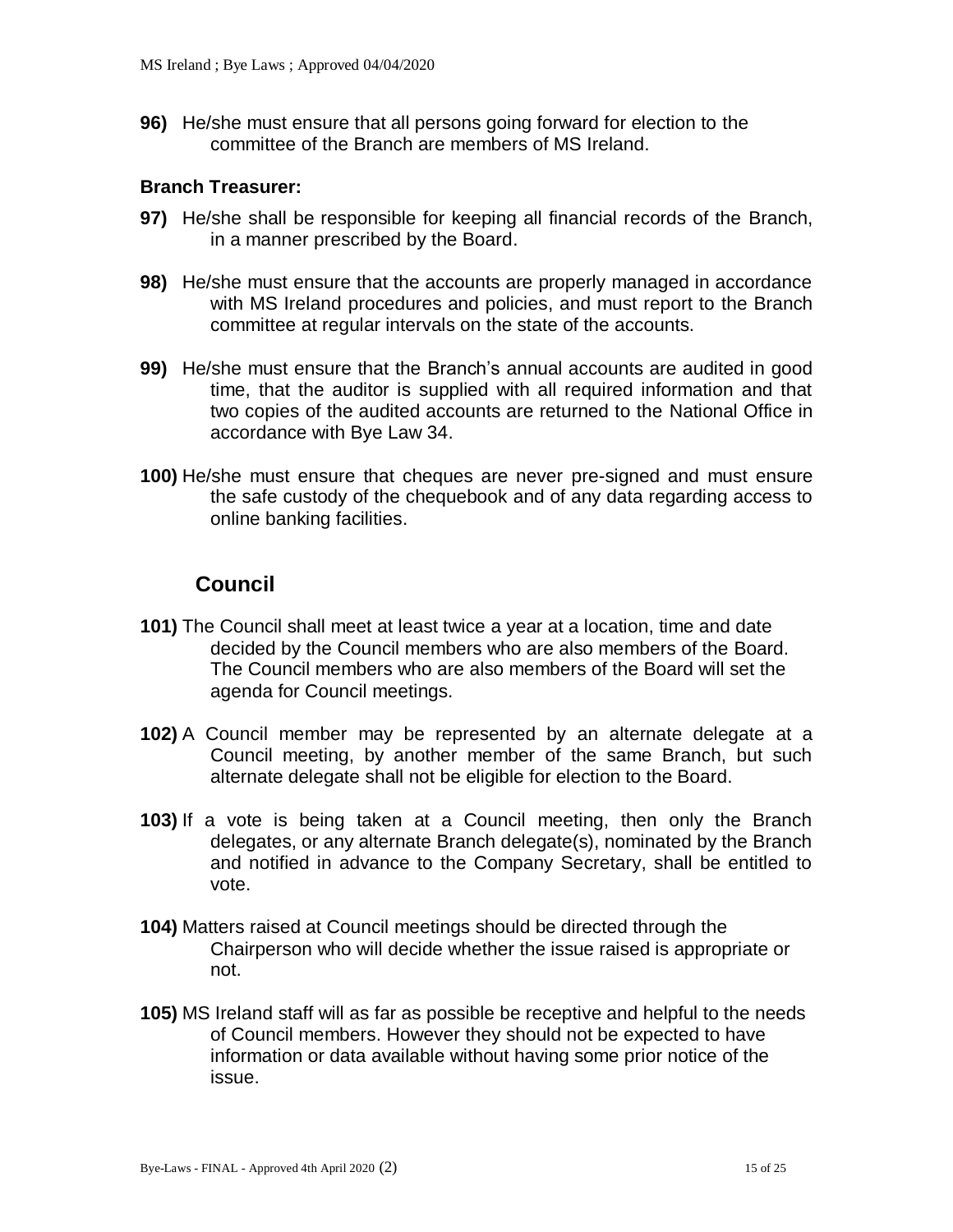- **106)** Council will select annually a representative to serve on the Board for a three-year term. The selection will be conducted as follows:
	- a) The Chairperson shall notify all Council members of the name of any Council member wishing to stand for election to the Board
	- b) The representative shall be selected at the final Council meeting before an upcoming MS Ireland AGM, by secret ballot from among those present and entitled to vote.
- **107)** Once elected to the Board, a Council member is entitled to remain as their Branch delegate to Council, for the duration of their membership of the Board.
- **108)** A Council representative on the Board shall, on completion of their threeyear term, retire from the Board. However, they may be nominated for an additional three years, up to a maximum of nine years.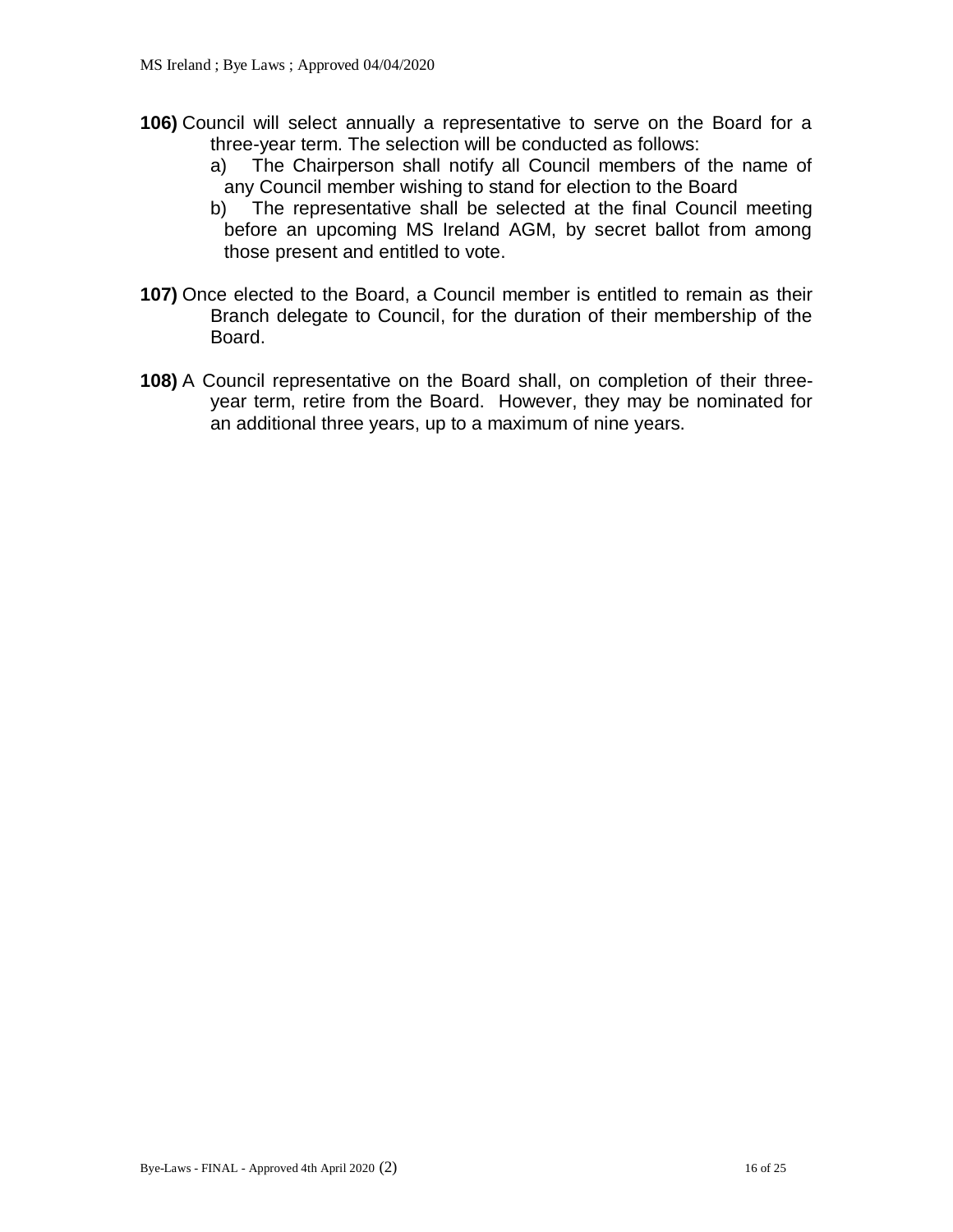## <span id="page-16-0"></span>**Appendix A ; Branch Banking Procedure**

#### **Opening a Branch Bank / Credit Union Account**

A Branch bank account or Branch credit union account is hereinafter referred to as a Branch account.

- A1 The opening of a Branch account must be approved by the Board. In this regard, the National Office will send a corporate account application form to the Branch Secretary for completion by the Branch signatories. Forms will be returned to National Office by the Branch within a month of their receipt, and National Office will forward them to the relevant bank / credit union.
- A2 A Branch account name shall be

"The Multiple Sclerosis Society of Ireland *– Branch Name*".

#### **Signatories**

A3 A Branch account will have the following signatories :

At least two Branch officers, neither of whom shall be related to one another and one of whom must be the Branch Treasurer,

and, in addition to the above

Two Directors of MS Ireland (not already one of the above) nominated by the Board

#### **Use of Signatures**

A4 Cheques issued by a Branch shall always have two signatures.

- A5 The signatures of persons other than authorised Branch signatories shall only be used in the following circumstances :
	- a) Where no more than one Branch signatory is available and the Branch requests assistance from National Office,
	- b) In the event of a Branch being wound up or having been wound up, the Branch will be informed of such an event, by being given 21 days notice in accordance with Bye Law 21.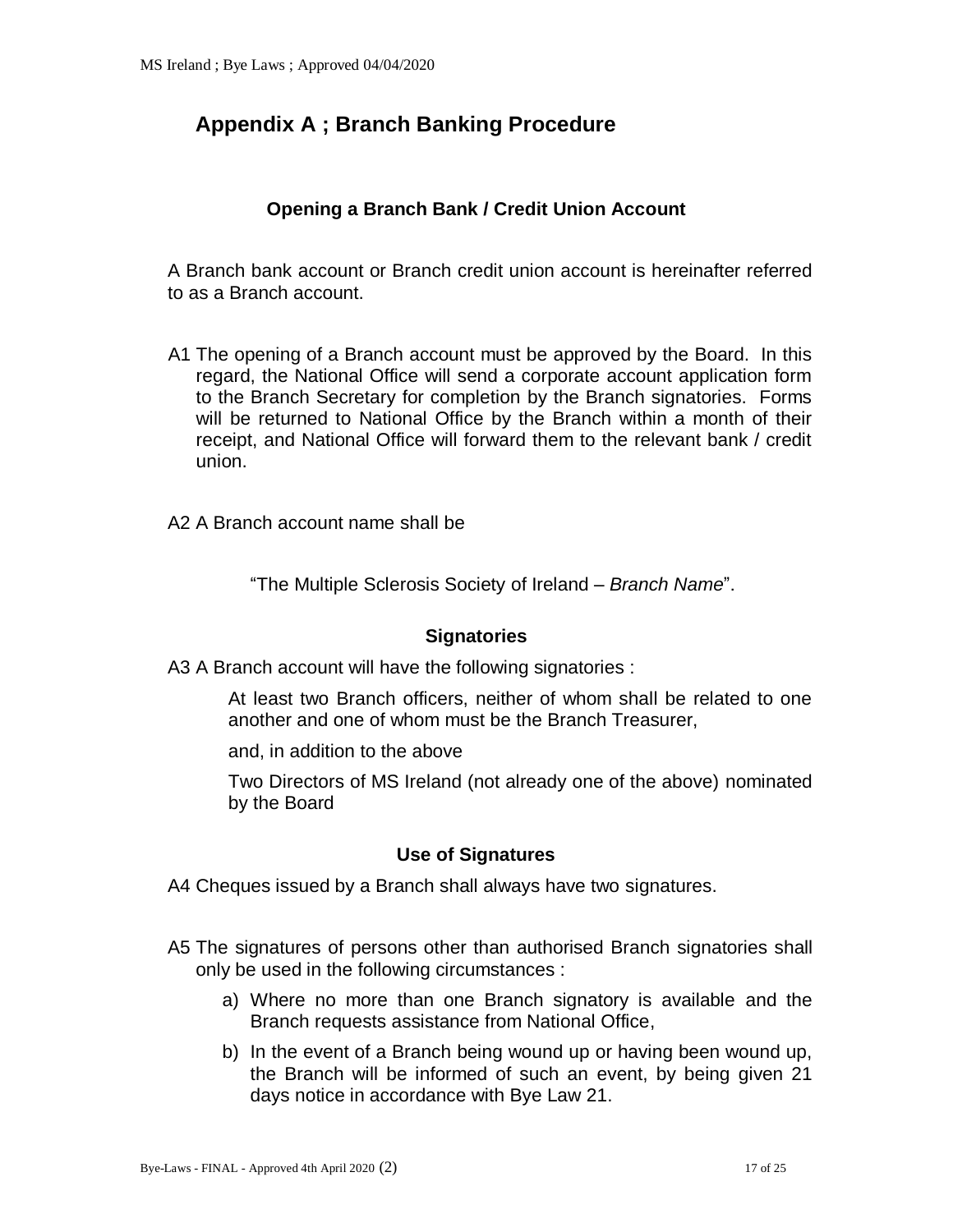- c) In the event of a material breach of any of MS Ireland's Bye Laws regarding financial matters,
- d) In a case of suspected fraud or criminal activity.

#### **Change of Branch Account Signatories**

A Branch shall notify National Office of changes of Branch Account Signatories, in accordance with these Bye Laws. National Office will send the required new mandate forms to the Branch for completion by the relevant signatories. Forms will be returned to National Office by the Branch within a month of their receipt, and National Office will forward them to the relevant bank / credit union.

#### **Monies in Other Accounts**

A6 No monies shall be held by a Branch in any account in any financial institution other than the Branch account(s) authorised by the Board.

#### **Closing a Branch Bank Account**

A7 The bank account(s) of any Branch that ceases to exist shall be closed immediately, and any balance in such account(s) shall be dealt with as specified in Bye Law 21.

#### **Suspected Fraudulent Use of Branch Bank Accounts**

- A8 In the case of a suspected fraudulent use of a Branch Bank Account, the following procedure will apply, in addition to the provisions of Bye Law 21 :
	- The Bank Account(s) of the Branch will be immediately frozen.
	- Any funds remaining in the Branch Bank account(s) will be reserved for use in the Branch's designated geographical area.

#### **Internet Banking**

A9 A Branch may avail of Internet banking facilities, solely in order to view its account(s) transactions and balance(s).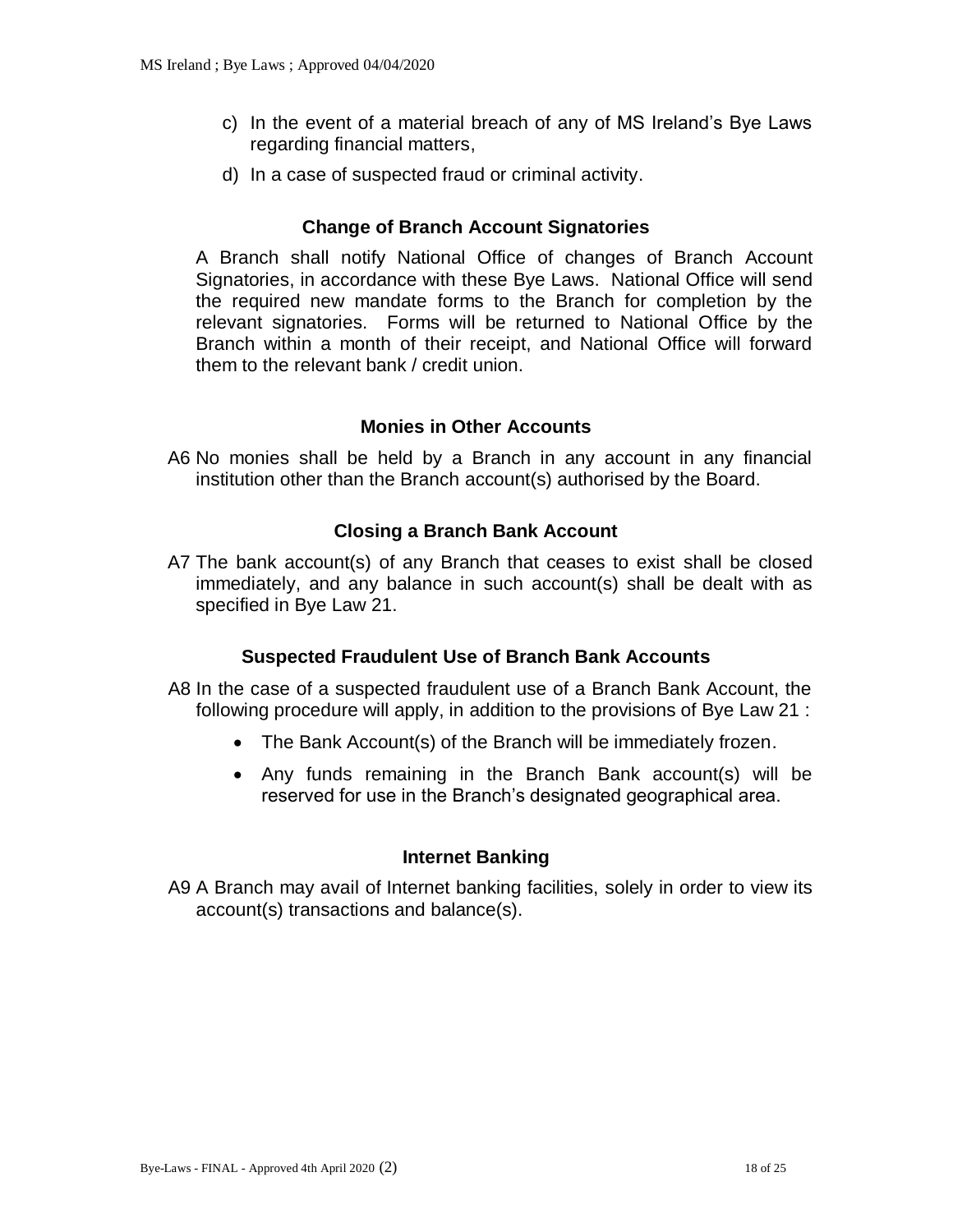## <span id="page-18-0"></span>**Appendix B ; Standing Orders for Branch Committees**

- B1. Meetings should be started at a specific time (e.g. 8 pm, and end at 10 pm).
- B2. The dates, times and location of Branch committee meetings for the current year should be agreed at the first meeting of the year and advised to all Branch committee members. If an emergency meeting is required, notification may be by phone but at least 48 hours notice should be given to the Branch committee members and the Regional Community Worker.
- B3. The Agenda for the meeting, having been agreed by the Branch Chairperson and Branch Secretary, should be circulated to the Branch committee members one week prior to the meeting.
- B4. The following is an example of an agenda for a Branch meeting:
	- a) Minutes of previous meeting
	- b) Any matters arising
	- c) Correspondence
	- d) Branch Chairperson's report
	- e) Financial update
	- f) Report from the Council delegate
	- g) Report on activities
	- h) Fundraising report
	- i) Any other business
- B5. All business transacted at a Branch committee meeting shall be recorded as minutes by the Branch Secretary and these minutes shall be read, or taken as read if circulated in advance, approved and signed at the next Branch committee meeting.
- B6. Minutes of previous meetings should be proposed and seconded only by Branch committee members who were present at that particular meeting, Minutes are then agreed as accurate and signed by the Branch Chairperson who then moves on to matters arising.
- B7. If 30 minutes has expired beyond the agreed starting time and a quorum is still not present the Branch Chairperson may adjourn the meeting. If, when the adjourned meeting is reconvened, a quorum is still not present, the meeting may be held with those present making up a quorum for the meeting.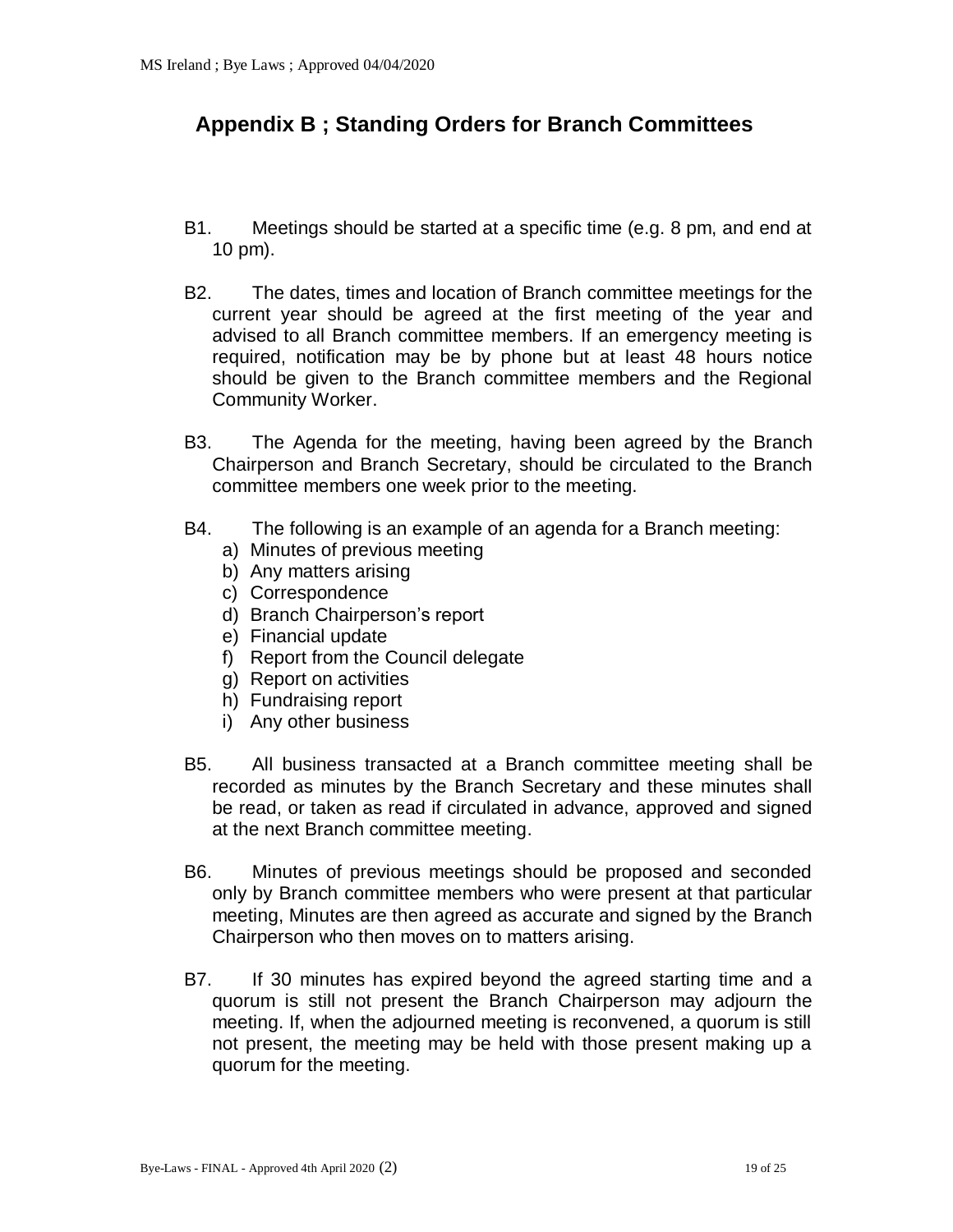- B8. Minutes of all Branch committee meetings must include names of all those present and details of decisions taken, properly proposed, seconded and agreed. Motions not agreed should be recorded in a similar manner. Minutes should be brief and refer only to items of importance.
- B9. All speakers must address themselves through the chair and be bound by decisions of the chair.
- B10. If the appointed finishing time is reached without completing the agenda, meetings may be extended by a majority of those Branch committee members present, or the meeting may be concluded and items not reached placed on the agenda of the next meeting. In these situations, items carried forward should be placed higher on the agenda of the following meeting to ensure that they will be dealt with.
- B11. All Branch committee meetings shall be held in environments which are accessible and user-friendly.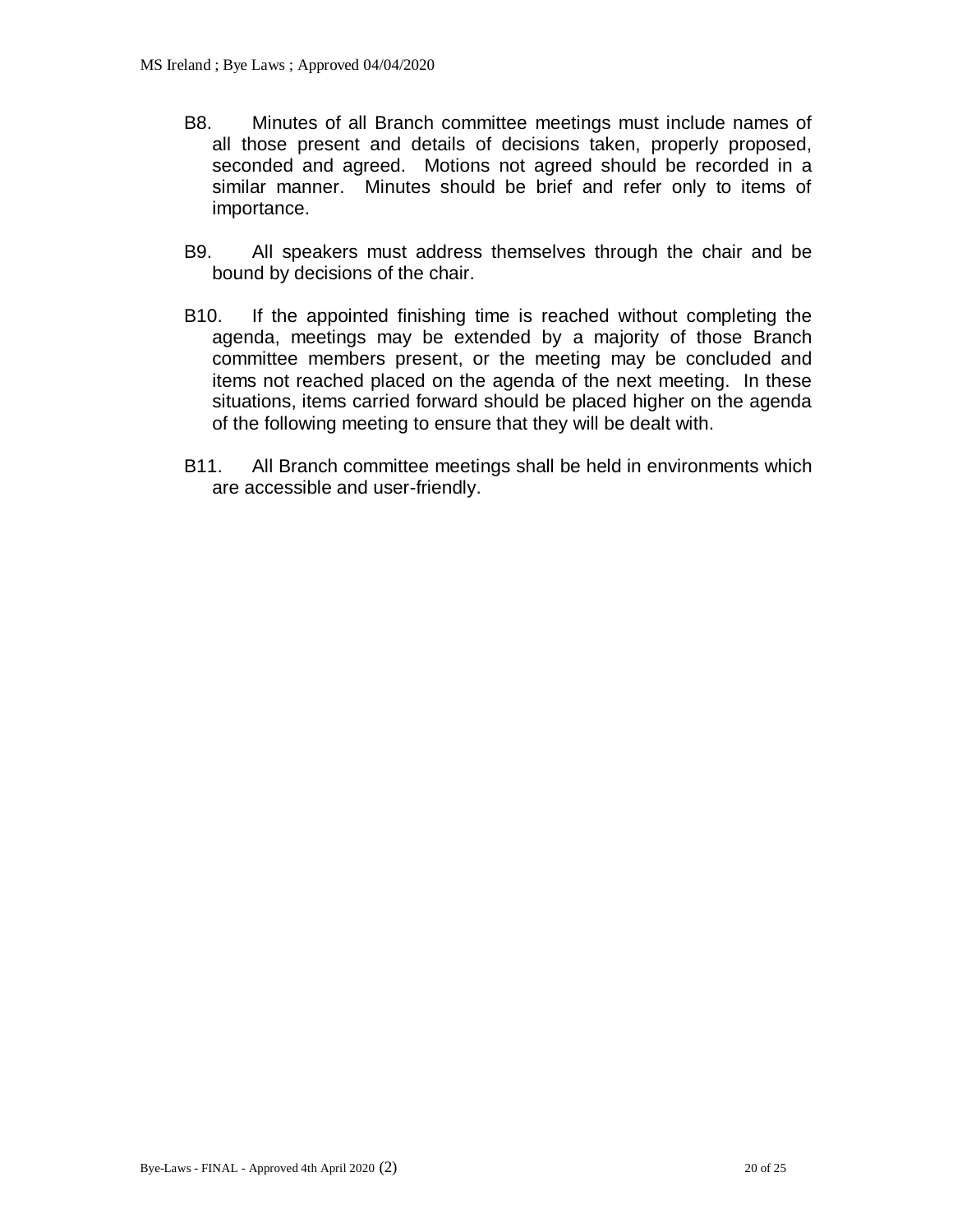## <span id="page-20-0"></span>**Appendix C ; Standing Orders for General Meetings of MS Ireland**

(for use at Annual General Meetings and Extraordinary General Meetings of The Multiple Sclerosis Society of Ireland (MS Ireland))

Proceedings of general meetings of MS Ireland will be carried out in accordance with MS Ireland's Constitution (2016) Articles 21 to 32 inclusive, and MS Ireland's Bye Laws (2020).

**1. Chairperson**. The Chairperson of a General Meeting is determined by Article 25 of the Constitution, which says :

> The Chairperson, if any, of the Board shall preside as Chairperson at all general meetings of MS Ireland and in the event of there being no Chairperson or in his absence, the Deputy Chairperson shall act as Chairperson of the meeting, and if any of the aforementioned are not present within fifteen minutes of the appointed time for holding of the meeting or is unwilling to act as Chairperson, the members of the Board present shall elect one of their number to be Chairperson of the meeting.

**2. Election to the Board:.** The election of Board approved candidates (or re-election) to the Board (excluding a Council nominated Director), or any other person(s) validly nominated in accordance with Articles 56 of the Constitution, shall be proposed by tabling a separate motion for each candidate in accordance with item 3 below, unless there are more candidates for election than vacancies on the Board, in which case voting shall be carried out in accordance with the procedure set out in Item 4 below.

#### **3. Voting on Resolutions and Special Resolutions.**

The process by which counting of votes on resolutions (including special resolutions) will take place is as follows :

Voting by show of hands will be carried out in accordance with MS Ireland's Articles of Association Clause 28, which says :

28. At any general meeting a resolution put to the vote of the meeting shall be decided upon by a show of hands unless a poll is (before or on the declaration of the result of the show of hands) demanded by (a) the Chairperson or (b) by at least fifteen of those Members present in person or two-thirds of those Members present in person (whichever is the lesser number of Members).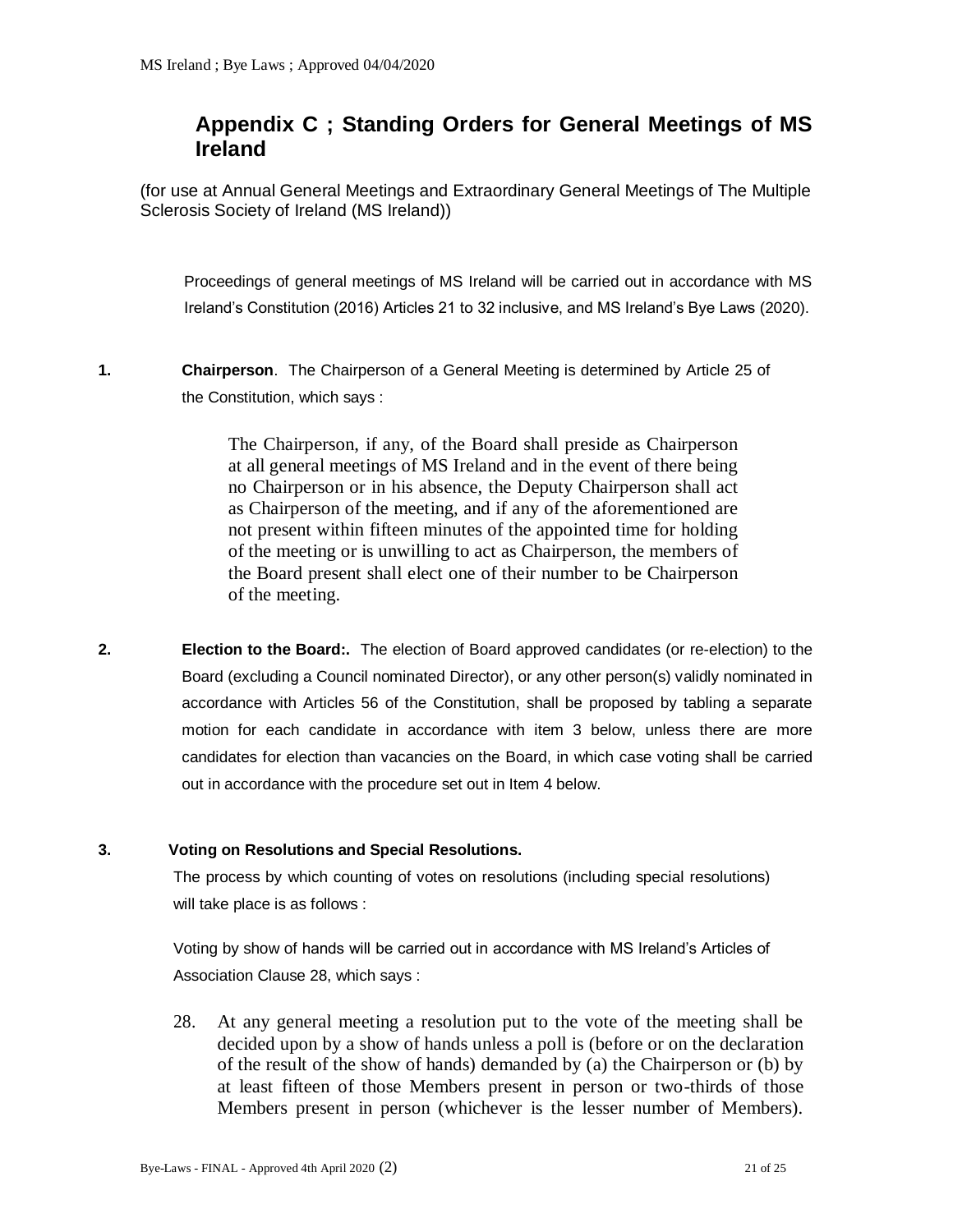Unless a poll is so demanded a declaration by the Chairperson that a resolution has, on a show of hands, been carried or carried unanimously or by a particular majority or lost, and an entry to that effect in the book containing the minutes or proceedings of the meetings of MS Ireland shall be conclusive evidence of that fact without proof of the number or proportion of the votes recorded in favour or against such resolution. The demand for a poll may be withdrawn.

A show of hands may be implemented either literally as such, or by the use of other means, approved by the Board, of indicating agreement or disagreement with a resolution.

All Members are entitled to vote. Members may register votes by proxy or in person at general meetings of MS Ireland.

A person nominated as a proxy, will be entitled to exercise their own vote plus one vote for each other Member for whom they are a nominated proxy. A person nominated as a proxy does not have to be a Member. Appointment of proxies is governed by Sections 183 and 184 of the Companies Act 2014 :

<http://www.irishstatutebook.ie/eli/2014/act/38/section/183/enacted/en/html> <http://www.irishstatutebook.ie/eli/2014/act/38/section/184/enacted/en/html>

#### **4. Election to the Board**

Should the number of candidates for election to the Board exceed the number of vacancies, the following procedure shall be applied :

- (a) A proxy authorisation form, listing the names of all the candidates and including instructions on how to vote, shall be prepared and shall be included with materials made available at the time of issuing the notice of meeting to the Members. Members attending the meeting will be given a voting paper.
- (b) A Member may vote in person at the meeting, or by proxy. A member voting by proxy may vote themselves or may authorise the Chairperson of the meeting to vote on their behalf.
- (c) All proxy votes will be opened, inspected, counted and securely retained by the Company Secretary, or other nominated member of staff, until the counting of votes takes place at the meeting. No other person may see the proxy votes until such time as the AGM takes place.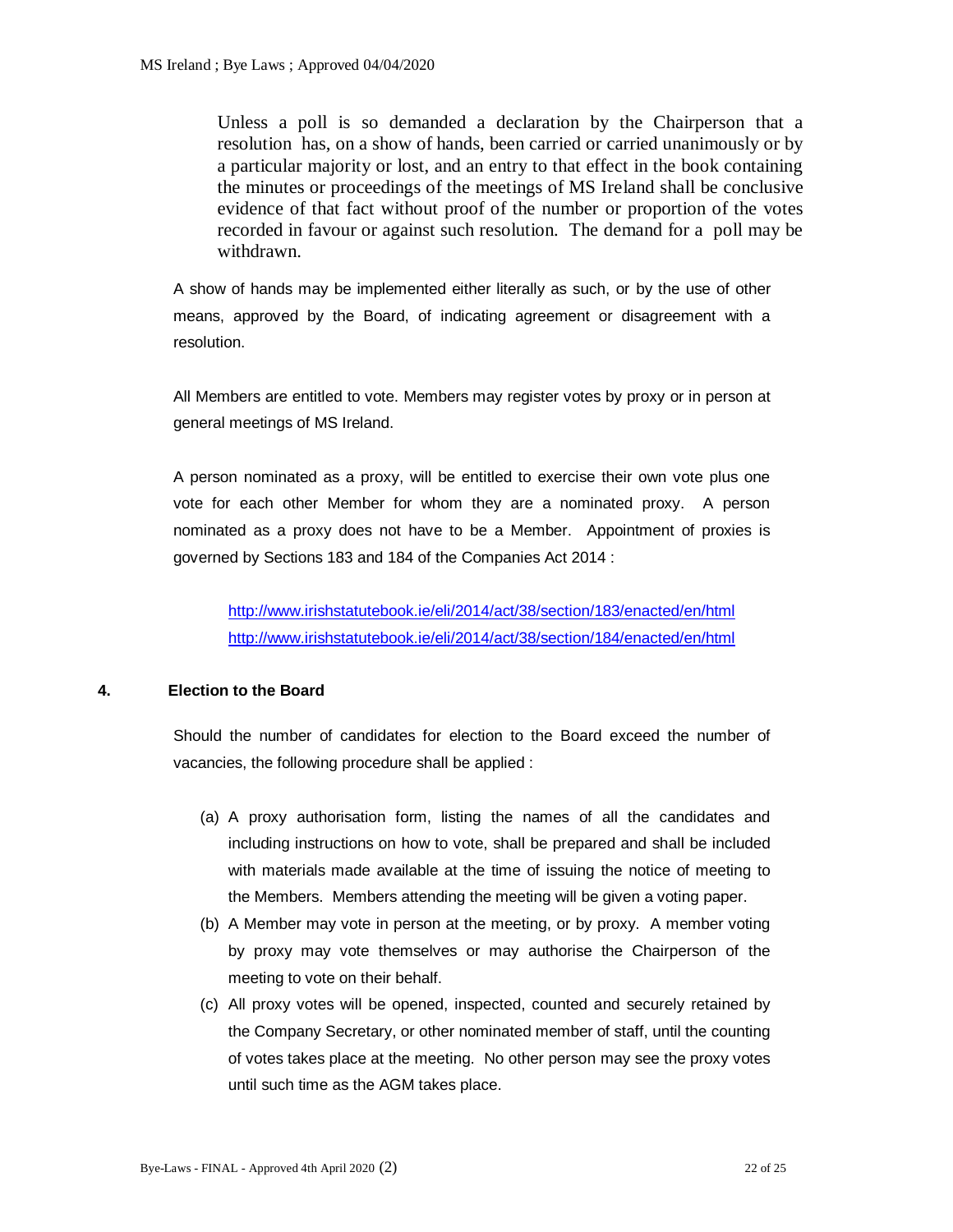- (d) The Chairperson of the meeting shall nominate up to three Members, none of whom may be candidates, as tellers to oversee the collection and counting of votes.
- (e) The tellers shall
	- gather all votes, including proxy votes,
	- inspect all voting papers, other than proxy votes previously received and recorded by the Company Secretary, for validity and record the total number of all votes received, the total number of valid votes cast and the total number of spoiled votes (any ballot paper which contains votes for more than the number required to be elected shall be void),
	- count and record the number of votes received by each of the candidates
- (f) The number of candidates, equivalent to the number of vacancies on the Board, receiving the highest number of votes shall be deemed elected,
- (g) Should a number of candidates receive an equal number of votes, where all the available Board vacancies have not been filled by other candidates receiving a greater number of votes, the remaining vacancies will be filled by lot drawn by one of the tellers selected by the Chairperson.
- (h) A candidate may withdraw her/his candidacy at any time up to the start of voting by notifying the Chairperson either verbally (if the candidate is present at the meeting) or in writing.

#### **5. Motions**

- (a) Only those motions included on the agenda of the meeting shall be considered at the meeting.
- (b) The proposer of a motion shall be allowed three minutes for his/her presentation and all succeeding speakers two minutes. The proposer will have the right to reply to comment and may speak a second time for not more than two minutes at the conclusion of the debate.
- (c) No motion or amendment may be withdrawn, except by the consent of a majority of the Members present at the meeting
- (d) In order to control the initial discussion on motions, those persons wishing to speak on any motion should hand their names to the Company Secretary before the start of the meeting.
- (e) Any amendments shall be proposed and seconded following proposal and seconding of the original motion, before discussion of the motion.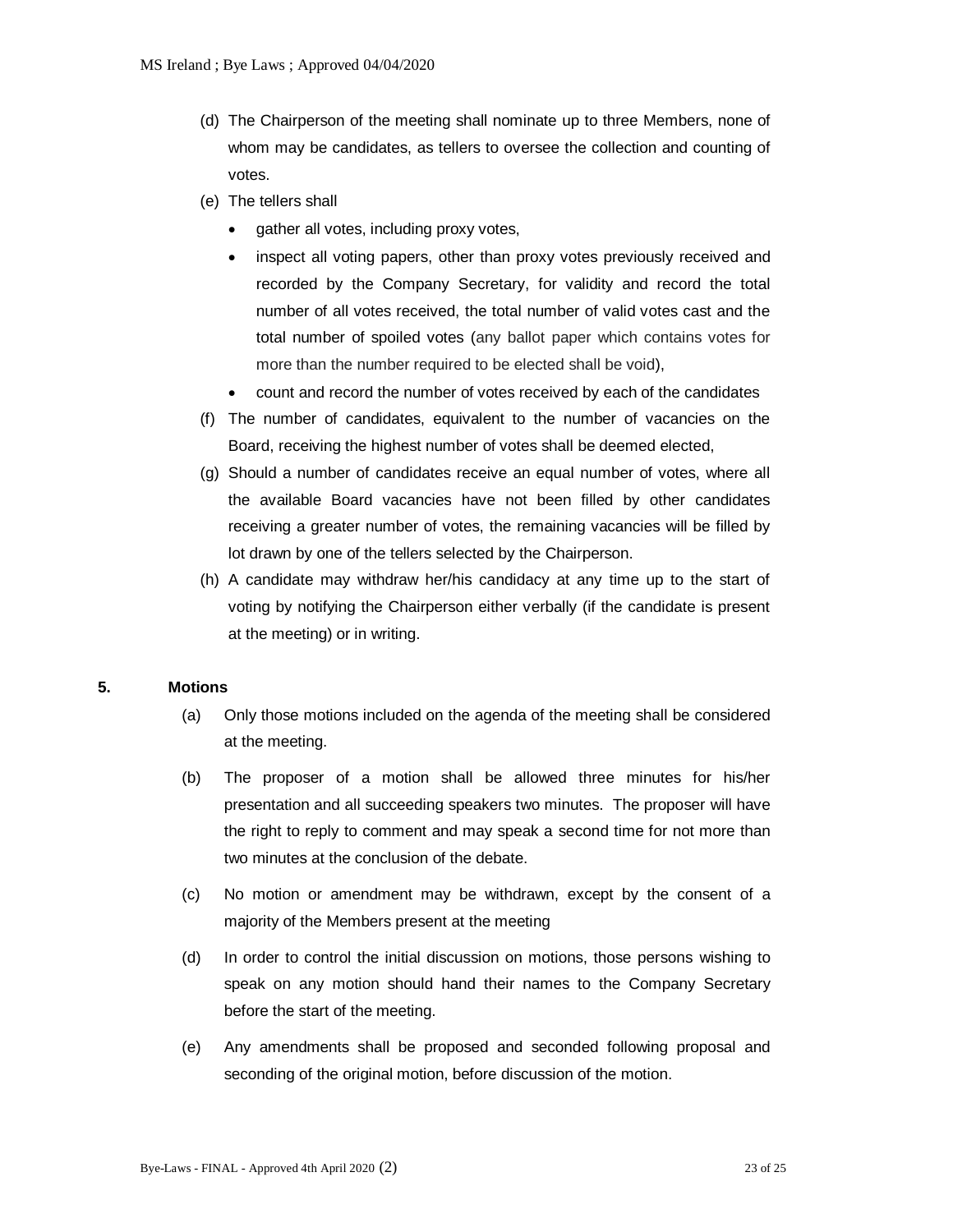- (f) No Member shall be at liberty to move more than one amendment to any one motion.
- (g) Should there be a properly proposed and seconded amendment it shall be discussed and voted on before any vote is taken on the original motion, the proposer of the original motion being given the right of reply before a vote is taken.
- (h) When an amendment is moved to any motion, no further amendment shall be moved until the first is disposed of.
- (i) If an amendment is carried it shall be incorporated in the original proposal, which shall then become the substantive motion.
- (j) Further amendments to the substantive motion, or to the original motion if an amendment or amendments are not carried, shall be dealt with in the same way.
- (k) The final substantive motion shall then be voted on and shall then become the resolution of the meeting.
- (l) If an amendment is, in the opinion of the Chairperson, against the meaning of the motion it is intended to amend, it shall not be allowed.
- (m) A motion placed before the meeting shall be withdrawn or postponed only by voting on a motion of withdrawal or postponement properly proposed and seconded.
- (n) Discussion on any one motion may be closed if the motion 'That the motion is now voted on' is moved, seconded and carried. The right of reply must be given to the proposer and the motion put to a vote.
- **6.** All persons must be seated while the Chairperson is speaking. On addressing the Chairperson, Members will state their name.
- **7.** Any motion for the suspension of any standing order or the 'urgency' of any particular business, shall be declared carried if, upon the motion being put to the meeting, two thirds of the Members present vote in its favour.
- **8.** The decision of the Chairperson shall be final upon any point as to the interpretation to be placed upon any standing order or upon the point whether a motion has been carried or rejected. Any Member wilfully disobeying the ruling of the Chairperson may